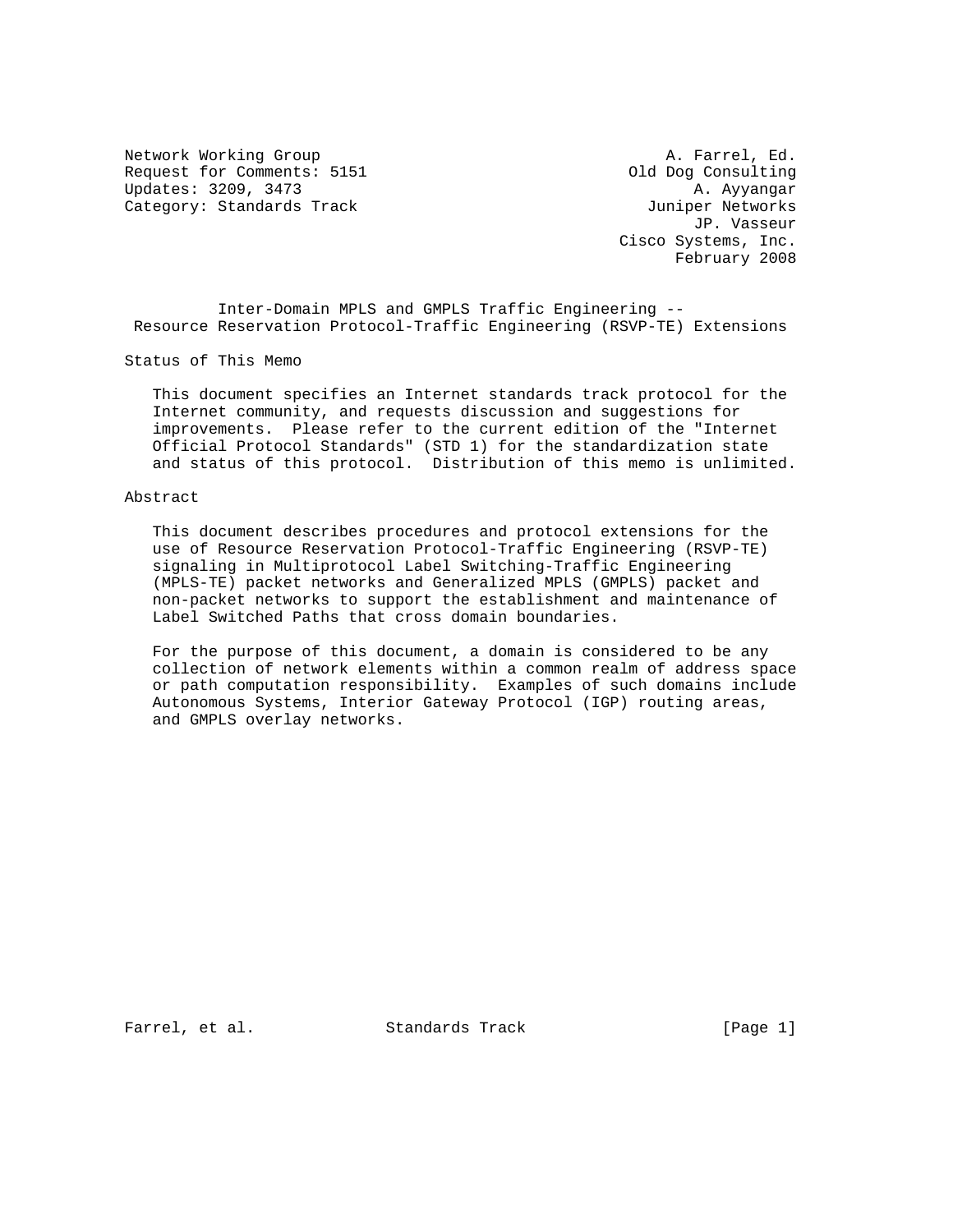# Table of Contents

|                | 1.1. Conventions Used in This Document 3                        |
|----------------|-----------------------------------------------------------------|
|                |                                                                 |
|                |                                                                 |
|                |                                                                 |
|                |                                                                 |
|                |                                                                 |
|                | 3.2. LSP Setup Failure and Crankback 10                         |
|                | 3.3. RRO Processing across Domains 11                           |
|                |                                                                 |
|                |                                                                 |
|                | 4.1. Control of Downstream Choice of Signaling Method 12        |
|                | 5. Protection and Recovery of Inter-Domain TE LSPs 13           |
|                | 5.1. Fast Recovery Support Using MPLS-TE Fast Reroute (FRR)  14 |
|                | 5.1.1. Failure within a Domain (Link or Node Failure) 14        |
|                | $5.1.2$ . Failure of Link at Domain Border 14                   |
|                | 5.1.3. Failure of a Border Node 15                              |
|                | 5.2. Protection and Recovery of GMPLS LSPs 15                   |
|                | 6. Reoptimization of Inter-Domain TE LSPs 16                    |
| 7.             |                                                                 |
|                |                                                                 |
| 9 <sub>1</sub> |                                                                 |
|                | 9.1. Attribute Flags for LSP_Attributes Object 20               |
|                |                                                                 |
|                |                                                                 |
|                |                                                                 |
|                |                                                                 |
|                |                                                                 |

Farrel, et al. Standards Track [Page 2]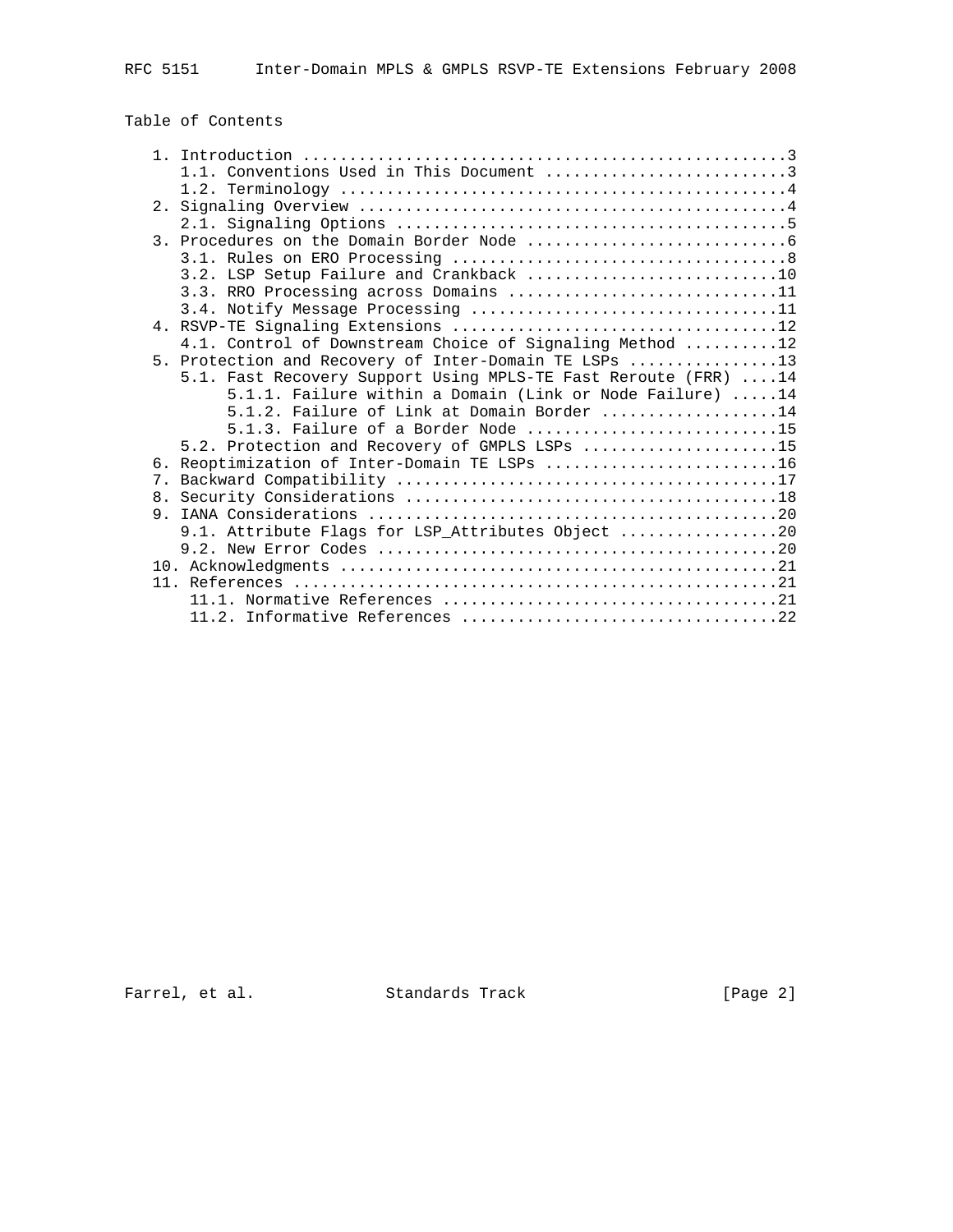### 1. Introduction

 The requirements for inter-area and inter-AS (Autonomous System) Multiprotocol Label Switching (MPLS) Traffic Engineering (TE) are stated in [RFC4105] and [RFC4216], respectively. Many of these requirements also apply to Generalized MPLS (GMPLS) networks. The framework for inter-domain MPLS-TE is provided in [RFC4726].

 This document presents procedures and extensions to Resource Reservation Protocol-Traffic Engineering (RSVP-TE) signaling for the setup and maintenance of traffic engineered Label Switched Paths (TE LSPs) that span multiple domains in MPLS-TE or GMPLS networks. The signaling procedures described in this document are applicable to MPLS-TE packet LSPs established using RSVP-TE ([RFC3209]) and all LSPs (packet and non-packet) that use RSVP-TE GMPLS extensions as described in [RFC3473].

 Three different signaling methods for inter-domain RSVP-TE signaling are identified in [RFC4726]. Contiguous LSPs are achieved using the procedures of [RFC3209] and [RFC3473] to create a single end-to-end LSP that spans all domains. Nested LSPs are established using the techniques described in [RFC4206] to carry the end-to-end LSP in a separate tunnel across each domain. Stitched LSPs are established using the procedures of [RFC5150] to construct an end-to-end LSP from the concatenation of separate LSPs each spanning a domain.

 This document defines the RSVP-TE protocol extensions necessary to control and select which of the three signaling mechanisms is used for any one end-to-end inter-domain TE LSP.

 For the purpose of this document, a domain is considered to be any collection of network elements within a common realm of address space or path computation responsibility. Examples of such domains include Autonomous Systems, IGP areas, and GMPLS overlay networks ([RFC4208]).

### 1.1. Conventions Used in This Document

 The key words "MUST", "MUST NOT", "REQUIRED", "SHALL", "SHALL NOT", "SHOULD", "SHOULD NOT", "RECOMMENDED", "MAY", and "OPTIONAL" in this document are to be interpreted as described in RFC 2119 [RFC2119].

Farrel, et al. Standards Track [Page 3]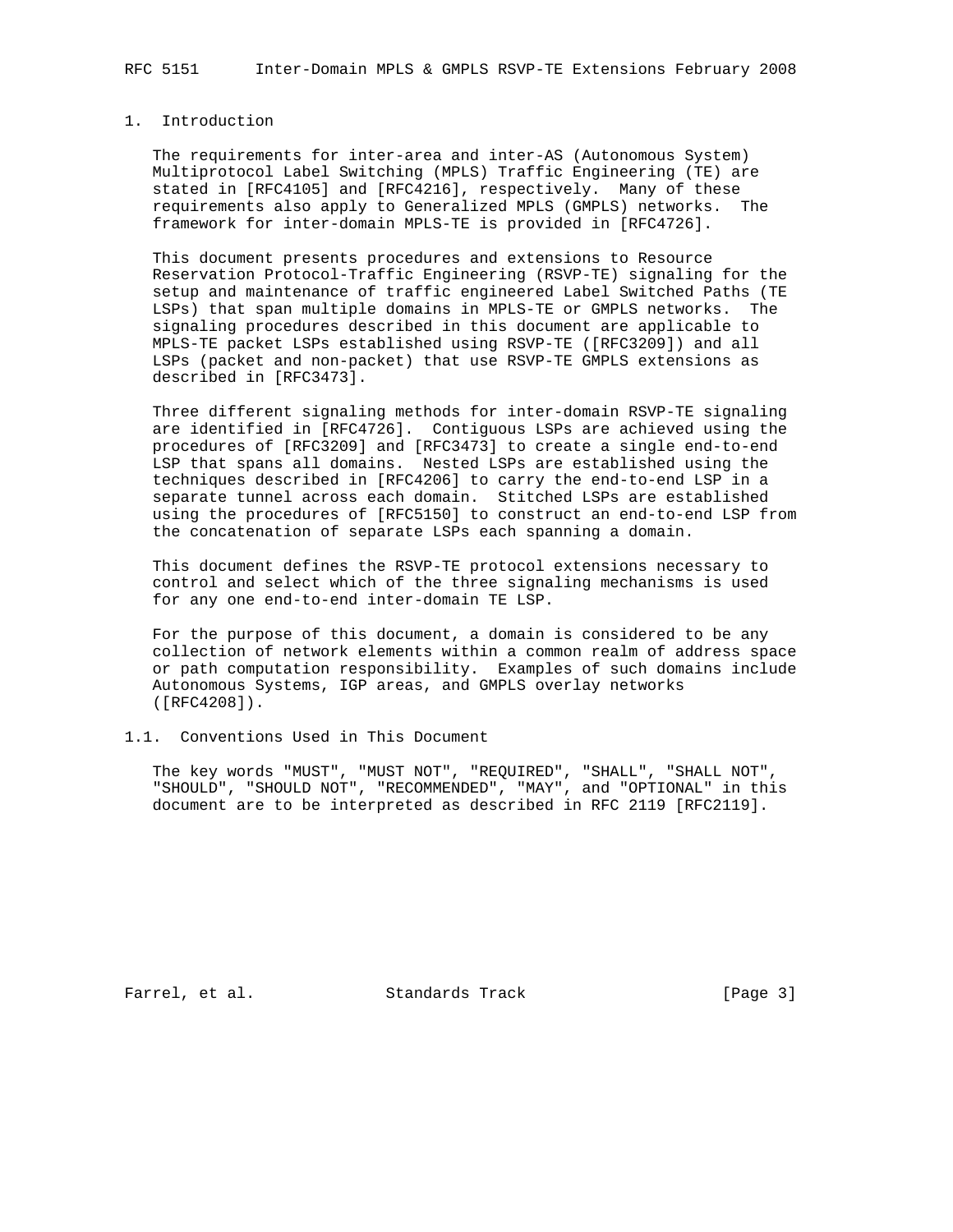1.2. Terminology

AS: Autonomous System.

 ASBR: Autonomous System Border Router. A router used to connect together ASs of a different or the same Service Provider via one or more inter-AS links.

 Bypass Tunnel: An LSP that is used to protect a set of LSPs passing over a common facility.

ERO: Explicit Route Object.

FA: Forwarding Adjacency.

LSR: Label Switching Router.

 MP: Merge Point. The node where bypass tunnels meet the protected LSP.

 NHOP bypass tunnel: Next-Hop Bypass Tunnel. A backup tunnel, which bypasses a single link of the protected LSP.

 NNHOP bypass tunnel: Next-Next-Hop Bypass Tunnel. A backup tunnel, which bypasses a single node of the protected LSP.

PLR: Point of Local Repair. The ingress of a bypass tunnel.

RRO: Record Route Object.

TE link: Traffic Engineering link.

2. Signaling Overview

 The RSVP-TE signaling of a TE LSP within a single domain is described in [RFC3209] and [RFC3473]. Inter-domain TE LSPs can be supported by one of three options as described in [RFC4726] and set out in the next section:

- contiguous LSPs

- nested LSPs
- stitched LSPs.

 In fact, as pointed out in [RFC4726], any combination of these three options may be used in the course of an end-to-end inter-domain LSP. That is, the options should be considered as per-domain transit options so that an end-to-end inter-domain LSP that starts in domain A, transits domains B, C, and D, and ends in domain E might use an

Farrel, et al. Standards Track [Page 4]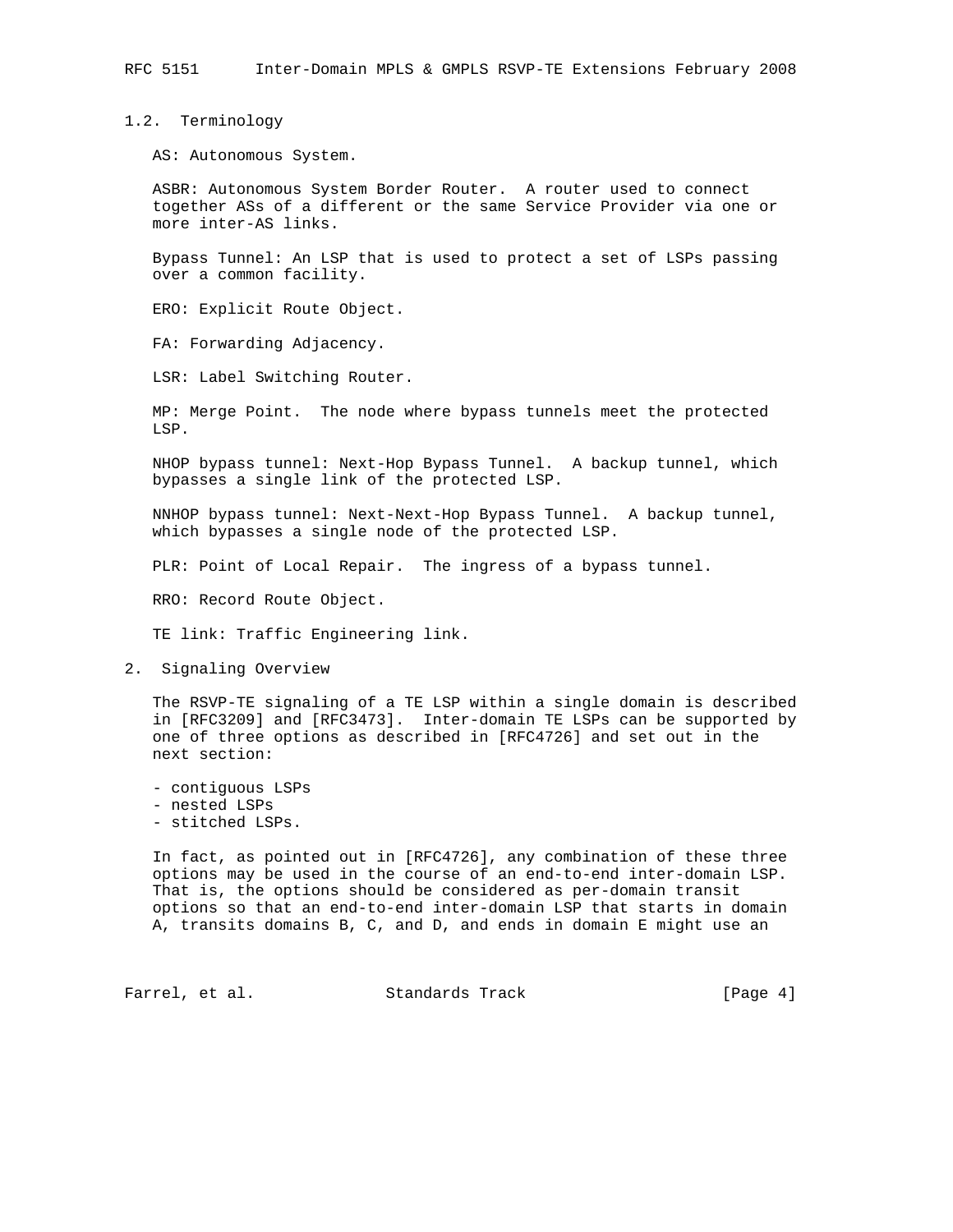LSP that runs contiguously from the ingress in domain A, through domain B to the border with domain C. Domain C might be transited using the nested LSP option to reach the border with domain D, and domain D might be transited using the stitched LSP option to reach the border with domain E, from where a normal LSP runs to the egress.

 This document describes the RSVP-TE signaling extensions required to select and control which of the three signaling mechanisms is used.

 The specific protocol extensions required to signal each LSP type are described in other documents and are out of scope for this document. Similarly, the routing extensions and path computation techniques necessary for the establishment of inter-domain LSPs are out of scope. An implementation of a transit LSR is unaware of the options for inter-domain TE LSPs since it sees only TE LSPs. An implementation of a domain border LSR has to decide what mechanisms of inter-domain TE LSP support to include, but must in any case support contiguous inter-domain TE LSPs since this is the default mode of operation for RSVP-TE. Failure to support either or both of nested LSPs or stitched LSPs, restricts the operators options, but does not prevent the establishment of inter-domain TE LSPs.

#### 2.1. Signaling Options

 There are three ways in which an RSVP-TE LSP could be signaled across multiple domains:

#### Contiguous

 A contiguous TE LSP is a single TE LSP that is set up across multiple domains using RSVP-TE signaling procedures described in [RFC3209] and [RFC3473]. No additional TE LSPs are required to create a contiguous TE LSP, and the same RSVP-TE information for the TE LSP is maintained along the entire LSP path. In particular, the TE LSP has the same RSVP-TE session and LSP ID at every LSR along its path.

#### Nested

 One or more TE LSPs may be nested within another TE LSP as described in [RFC4206]. This technique can be used to nest one or more inter-domain TE LSPs into an intra-domain hierarchical LSP (H-LSP). The label stacking construct is used to achieve nesting in packet networks. In the rest of this document, the term H-LSP is used to refer to an LSP that allows other LSPs to be nested within it. An H-LSP may be advertised as a TE link within the same instance of the routing protocol as was used to advertise the TE links from which it was created, in which case it is a Forwarding Adjacency (FA) [RFC4206].

Farrel, et al. Standards Track [Page 5]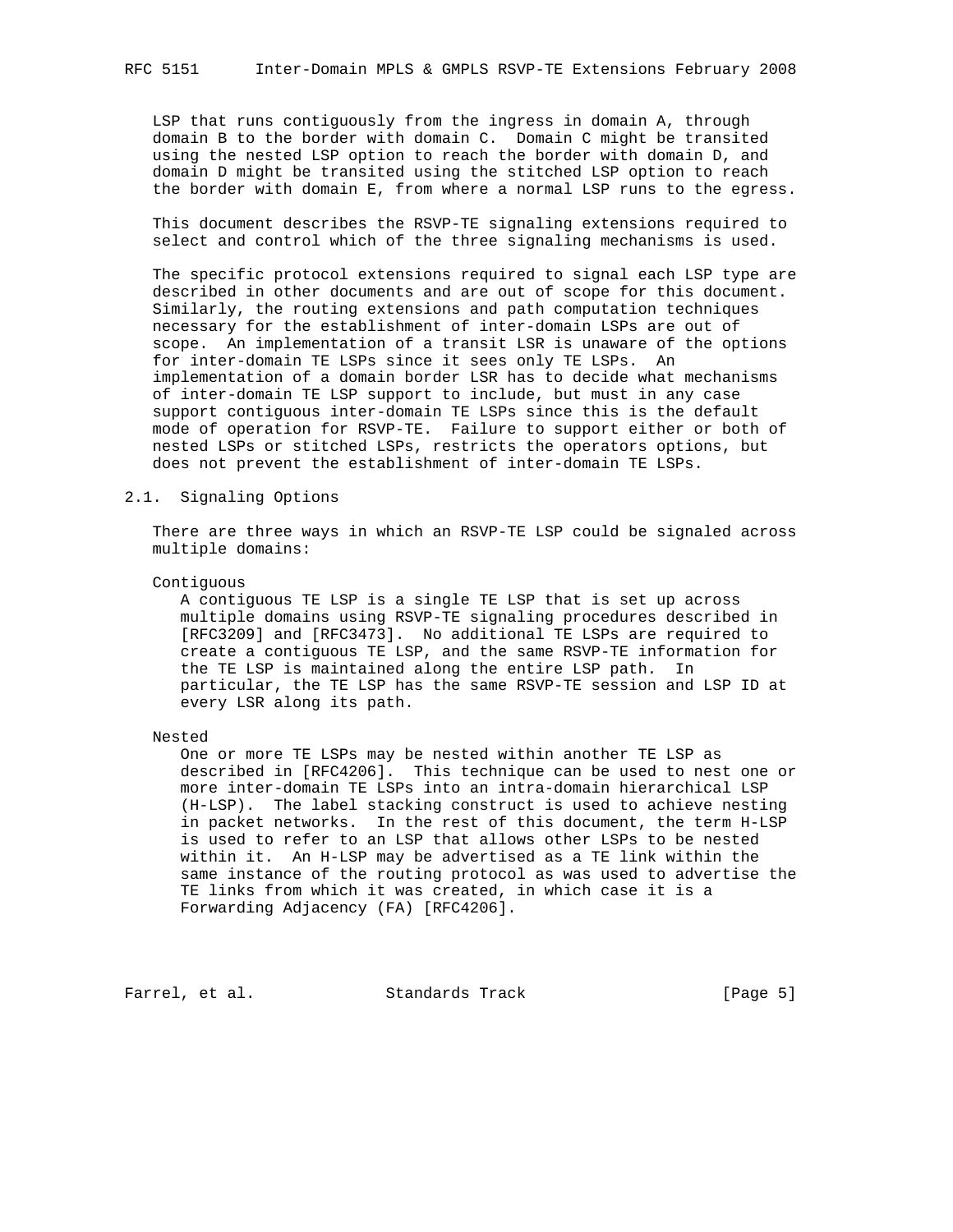#### Stitched

 The concept of LSP stitching as well as the required signaling procedures are described in [RFC5150]. This technique can be used to stitch together shorter LSPs (LSP segments) to create a single, longer LSP. The LSP segments of an inter-domain LSP may be intra-domain LSPs or inter-domain LSPs.

 The process of stitching in the data plane results in a single, end-to-end contiguous LSP. But in the control plane, each segment is signaled as a separate LSP (with distinct RSVP sessions) and the end-to-end LSP is signaled as yet another LSP with its own RSVP session. Thus, the control plane operation for LSP stitching is very similar to that for nesting.

 An end-to-end inter-domain TE LSP may be achieved using one or more of the signaling techniques described. The choice is a matter of policy for the node requesting LSP setup (the ingress) and policy for each successive domain border node. On receipt of an LSP setup request (RSVP-TE Path message) for an inter-domain TE LSP, the decision of whether to signal the LSP contiguously or whether to nest or stitch it to another TE LSP depends on the parameters signaled from the ingress node and on the configuration of the local node.

 The stitching segment LSP or H-LSP used to cross a domain may be pre-established or signaled dynamically based on the demand caused by the arrival of the inter-domain TE LSP setup request.

3. Procedures on the Domain Border Node

 Whether an inter-domain TE LSP is contiguous, nested, or stitched is limited by the signaling methods supported by or configured on the intermediate nodes. It is usually the domain border nodes where this restriction applies since other transit nodes are oblivious to the mechanism in use. The ingress of the LSP may further restrict the choice by setting parameters in the Path message when it is signaled.

 When a domain border node receives the RSVP Path message for an inter-domain TE LSP setup, it MUST carry out the following procedures before it can forward the Path message to the next node along the path:

 1. Apply policies for the domain and the domain border node. These policies may restrict the establishment of inter-domain TE LSPs. In case of a policy failure, the node SHOULD fail the setup and send a PathErr message with error code "Policy control failure"/ "Inter-domain policy failure".

Farrel, et al. Standards Track [Page 6]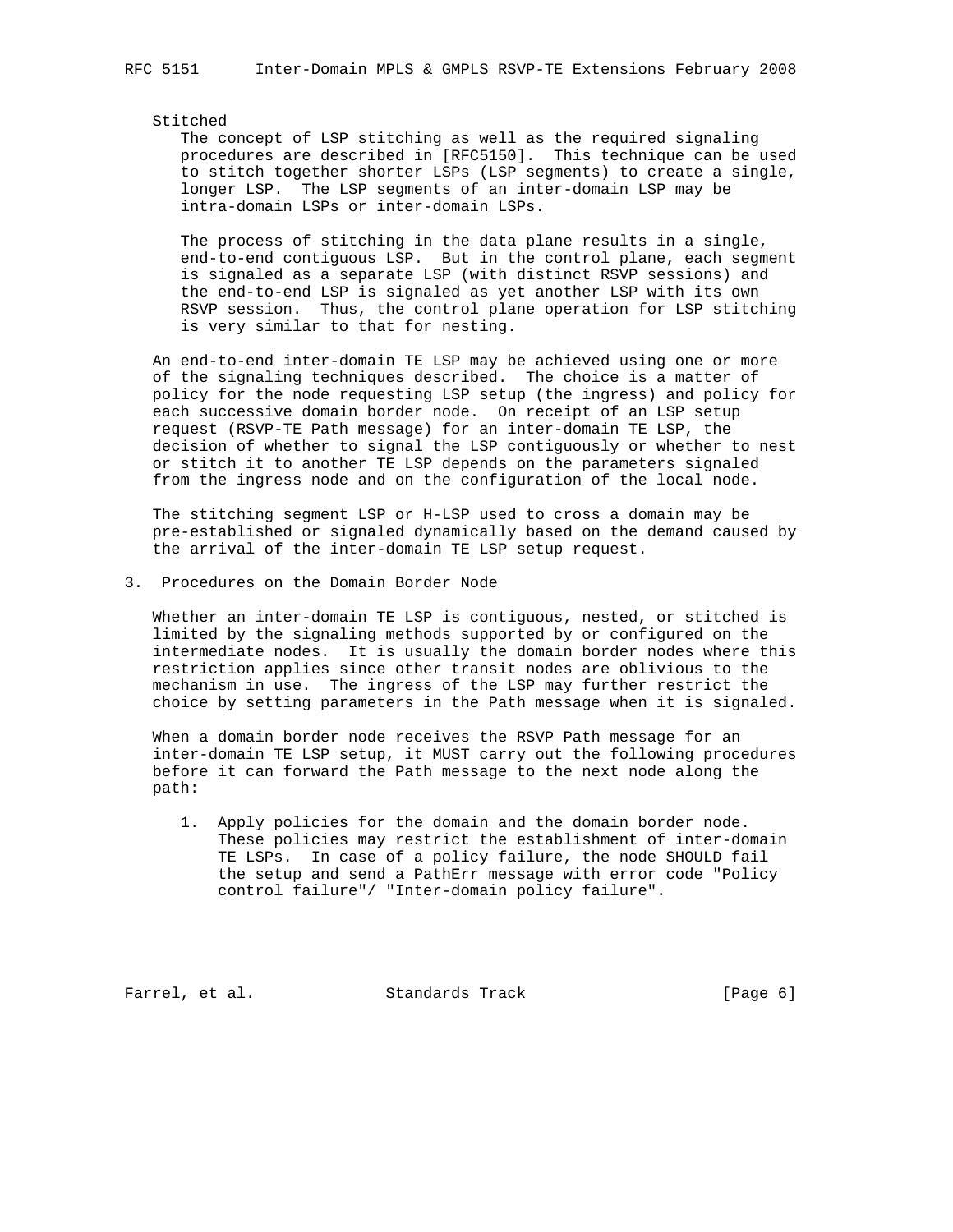2. Determine the signaling method to be used to cross the domain. If the ingress node of the inter-domain TE LSP has specified restrictions on the methods to be used, these MUST be adhered to. Within the freedom allowed by the ingress node, the domain border node MAY choose any method according to local configuration and policies. If no resultant signaling method is available or allowed, the domain border node MUST send a PathErr message with an error code as described in Section 4.1.

 Thus, for example, an ingress may request a contiguous LSP because it wishes to exert maximal control over the LSP's path and to control when reoptimization takes place. But the operator of a transit domain may decide (for example) that only LSP stitching is allowed for exactly the reason that it gives the operator the chance to reoptimize their own domain under their own control. In this case, the policy applied at the entry to the transit domain will result in the return of a PathErr message and the ingress has a choice to:

- find another path avoiding the transit domain,
- relax his requirements, or
- fail to provide the service.
- 3. Carry out ERO procedures as described in Section 3 in addition to the procedures in [RFC3209] and [RFC3473].
- 4. Perform any path computations as required to determine the path across the domain and potentially to select the exit point from the domain.

 The path computation procedure is outside the scope of this document. A path computation option is specified in [RFC5152], and another option is to use a Path Computation Element (PCE) [RFC4655].

 4a. In the case of nesting or stitching, either find an existing intra-domain TE LSP to carry the inter-domain TE LSP or signal a new one, depending on local policy.

 In the event of a path computation failure, a PathErr message SHOULD be sent with error code "Routing Problem" using an error value selected according to the reason for computation failure. A domain border node MAY opt to silently discard the Path message in this case as described in Section 8.

Farrel, et al. Standards Track [Page 7]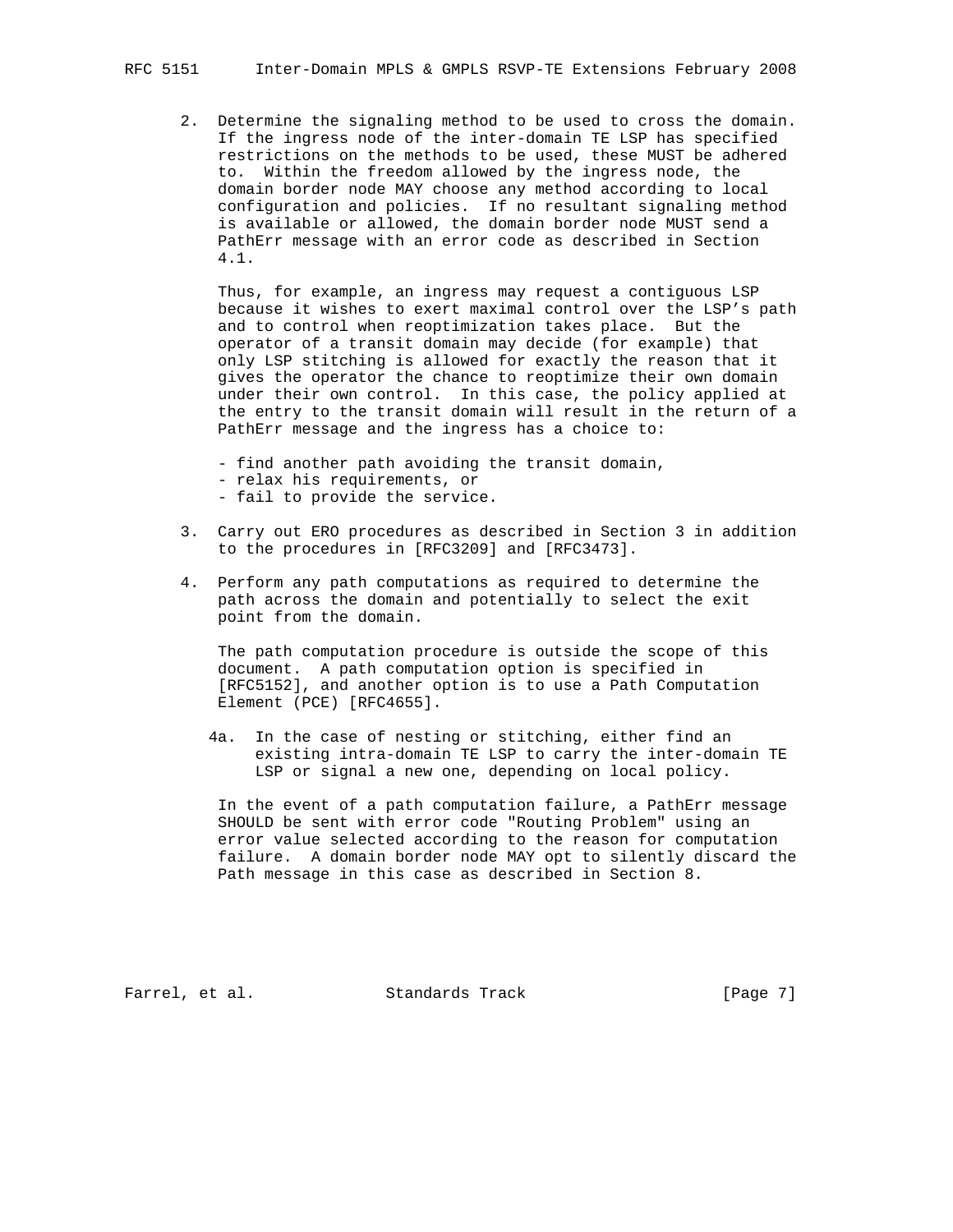In the event of the receipt of a PathErr message reporting signaling failure from within the domain or reported from a downstream domain, the domain border node MAY apply crankback procedures as described in Section 3.2. If crankback is not applied, or is exhausted, the border node MUST continue with PathErr processing as described in [RFC3209] and [RFC3473].

 In the event of successful processing of a Path or Resv message, the domain border node MUST carry out RRO procedures as described in Section 3.3.

3.1. Rules on ERO Processing

 The ERO that a domain border node receives in the Path message was supplied by the ingress node of the TE LSP and may have been updated by other nodes (for example, other domain border nodes) as the Path message was propagated. The content of the ERO depends on several factors including:

- the path computation techniques used,
- the degree of TE visibility available to the nodes performing path computation, and
- the policy at the nodes creating/modifying the ERO.

 In general, H-LSPs and LSP segments are used between domain border nodes, but there is no restriction on the use of such LSPs to span multiple hops entirely within a domain. Therefore, the discussion that follows may be equally applied to any node within a domain although the term "domain border node" continues to be used for clarity.

 When a Path message reaches the domain border node, the following rules apply for ERO processing and for further signaling.

 1. If there are any policies related to ERO processing for the LSP, they MUST be applied and corresponding actions MUST be taken. For example, there might be a policy to reject EROs that identify nodes within the domain. In case of inter-domain LSP setup failures due to policy failures related to ERO processing, the node SHOULD issue a PathErr with error code "Policy control failure"/"Inter-domain explicit route rejected", but MAY be configured to silently discard the Path message or to return a different error code for security reasons.

Farrel, et al. Standards Track [Page 8]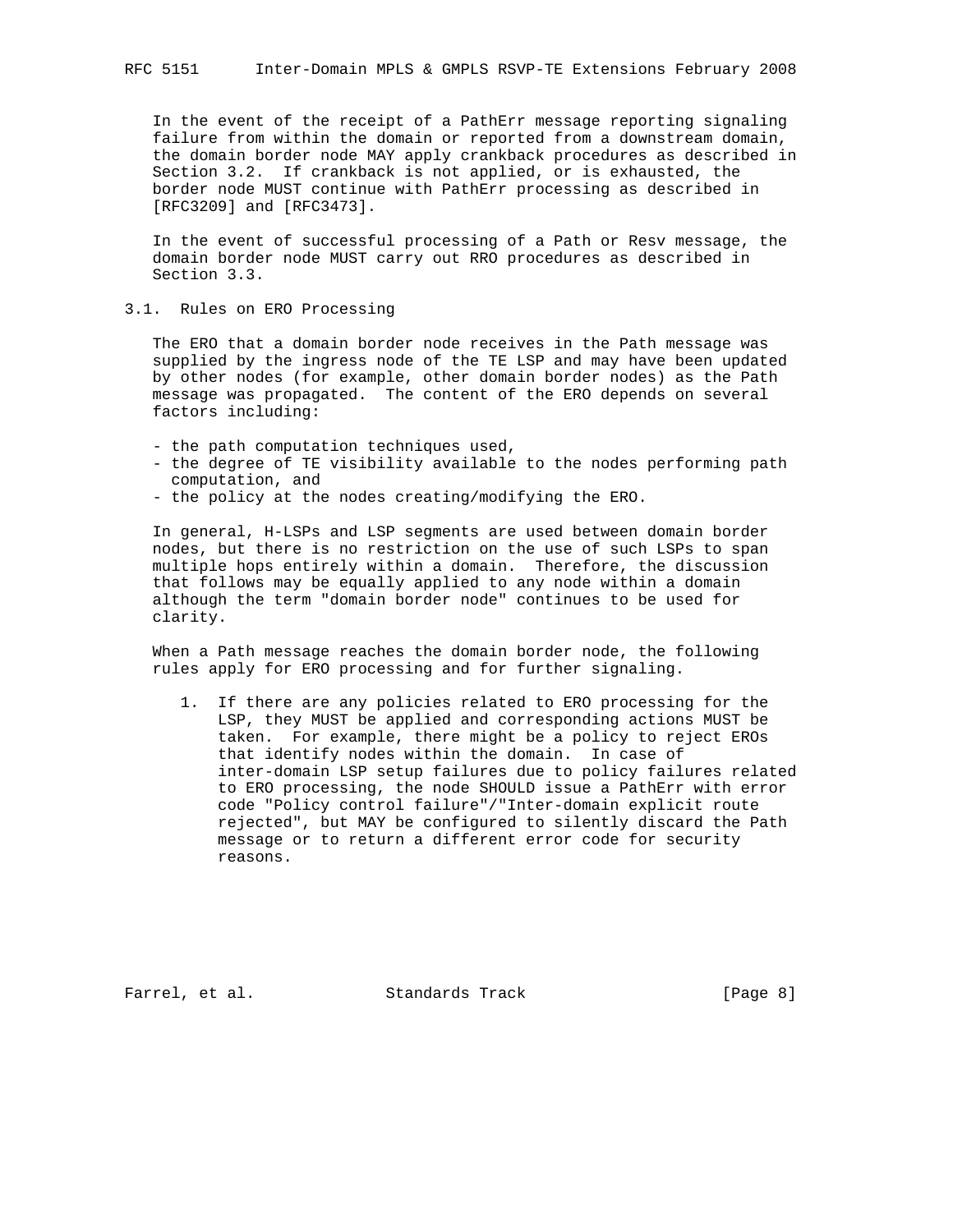- 2. Section 8.2 of [RFC4206] describes how a node at the edge of a region processes the ERO in the incoming Path message and uses this ERO, to either find an existing H-LSP or signal a new H-LSP using the ERO hops. This process includes adjusting the ERO before sending the Path message to the next hop. These procedures MUST be followed for nesting or stitching of inter-domain TE LSPs.
- 3. If an ERO subobject identifies a TE link formed by the advertisement of an H-LSP or LSP segment (whether numbered or unnumbered), contiguous signaling MUST NOT be used. The node MUST use either nesting or stitching according to the capabilities of the LSP that forms the TE link, the parameters signaled in the Path message, and local policy. If there is a conflict between the capabilities of the LSP that forms the TE link indicated in the ERO and the parameters on the Path message, the domain border node SHOULD send a PathErr with error code "Routing Problem"/"ERO conflicts with inter-domain signaling method", but MAY be configured to silently discard the Path message or to return a different error code for security reasons.
- 4. An ERO in a Path message received by a domain border node may have a loose hop as the next hop. This may be an IP address or an AS number. In such cases, the ERO MUST be expanded to determine the path to the next hop using some form of path computation that may, itself, generate loose hops.
- 5. In the absence of any ERO subobjects beyond the local domain border node, the LSP egress (the destination encoded in the RSVP Session object) MUST be considered as the next loose hop and rule 4 applied.
- 6. In the event of any other failures processing the ERO, a PathErr message SHOULD be sent as described in [RFC3209] or [RFC3473], but a domain border router MAY be configured to silently discard the Path message or to return a different error code for security reasons.

Farrel, et al. Standards Track [Page 9]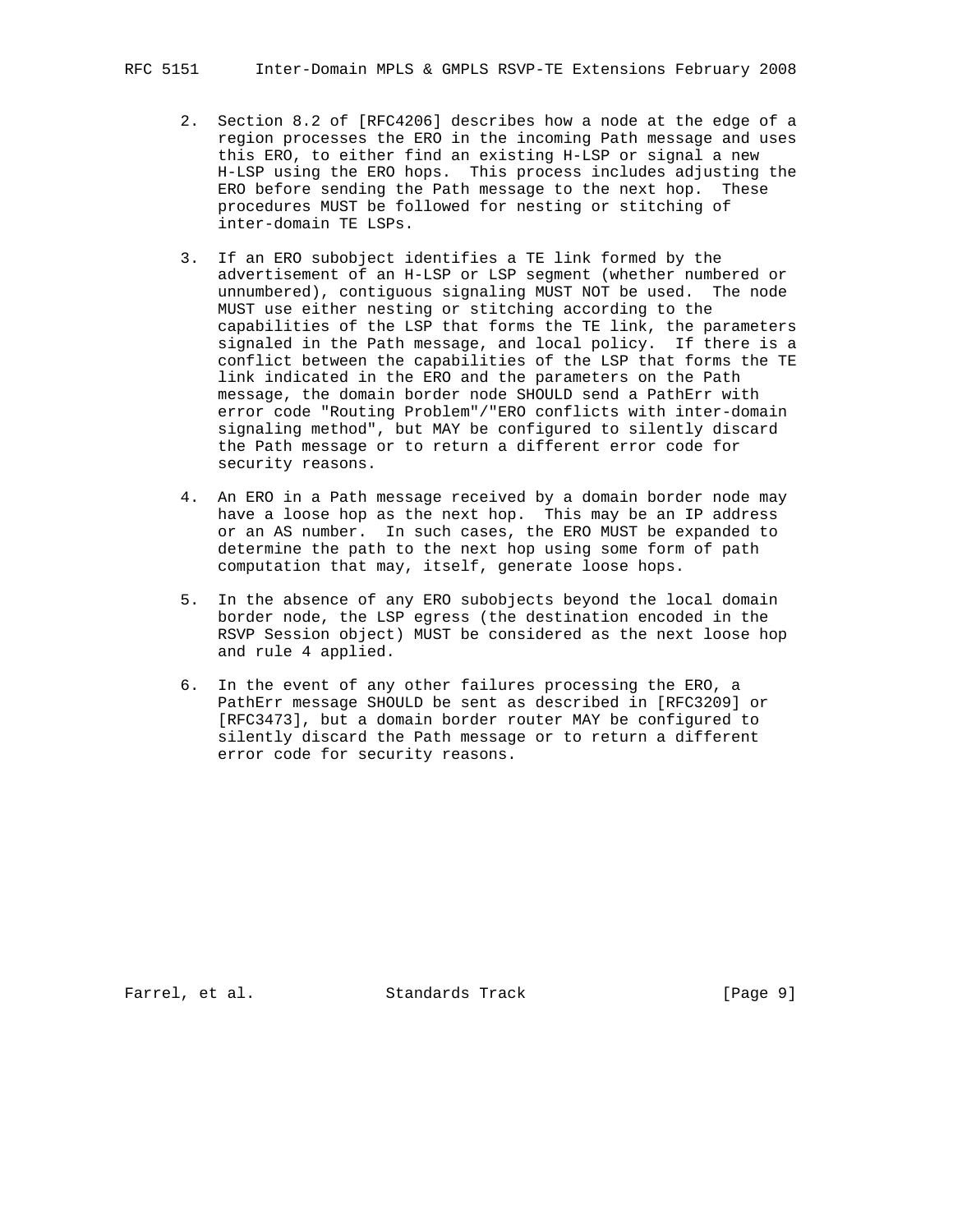#### 3.2. LSP Setup Failure and Crankback

 When an error occurs during LSP setup, a PathErr message is sent back towards the LSP ingress node to report the problem. If the LSP traverses multiple domains, this PathErr will be seen successively by each domain border node.

 Domain border nodes MAY apply local policies to restrict the propagation of information about the contents of the domain. For example, a domain border node MAY replace the information in a PathErr message that indicates a specific failure at a specific node with information that reports a more general error with the entire domain. These procedures are similar to those described for the borders of overlay networks in [RFC4208].

However:

- A domain border node MUST NOT suppress the propagation of a PathErr message except to attempt rerouting as described below.
- Nodes other than domain border nodes SHOULD NOT modify the contents of a PathErr message.
- Domain border nodes SHOULD NOT modify the contents of a PathErr message unless domain confidentiality is a specific requirement.

 Domain border nodes provide an opportunity for crankback rerouting [RFC4920]. On receipt of a PathErr message generated because of an LSP setup failure, a domain border node MAY hold the PathErr and make further attempts to establish the LSP if allowed by local policy and by the parameters signaled on the Path message for the LSP. Such attempts might involve the computation of alternate routes through the domain, or the selection of different downstream domains. If a subsequent attempt is successful, the domain border router MUST discard the held PathErr message, but if all subsequent attempts are unsuccessful, the domain border router MUST send the PathErr upstream toward the ingress node. In this latter case, the domain border router MAY change the information in the PathErr message to provide further crankback details and information aggregation as described in [RFC4920].

 Crankback rerouting MAY also be used to handle the failure of LSPs after they have been established [RFC4920].

Farrel, et al. Standards Track [Page 10]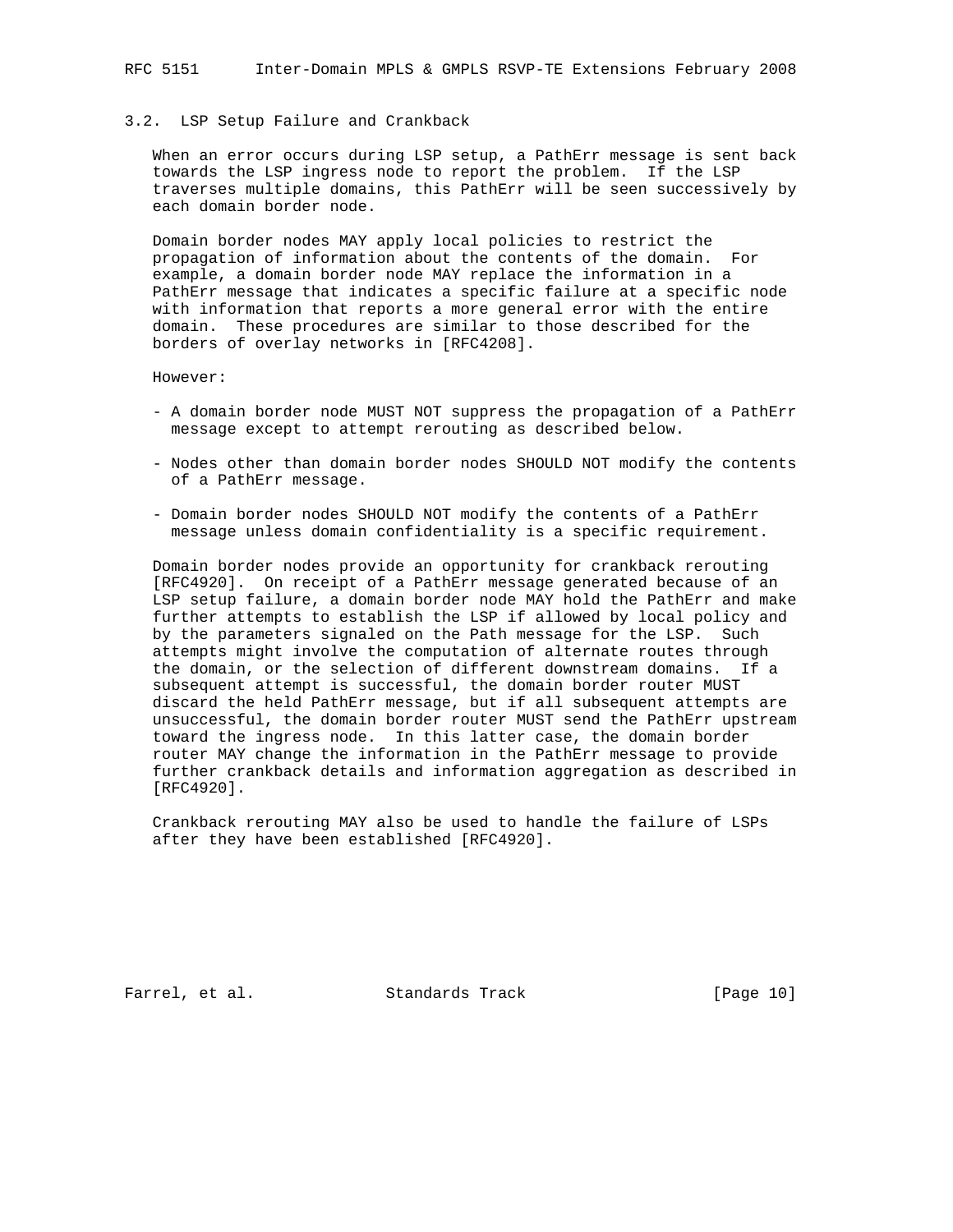#### 3.3. RRO Processing across Domains

 [RFC3209] defines the RRO as an optional object used for loop detection and for providing information about the hops traversed by LSPs.

 As described for overlay networks in [RFC4208], a domain border node MAY filter or modify the information provided in an RRO for confidentiality reasons according to local policy. For example, a series of identifiers of hops within a domain MAY be replaced with the domain identifier (such as the AS number) or be removed entirely leaving just the domain border nodes.

 Note that a domain border router MUST NOT mask its own presence, and MUST include itself in the RRO.

 Such filtering of RRO information does not hamper the working of the signaling protocol, but the subsequent information loss may render management diagnostic procedures inoperable or at least make them more complicated, requiring the coordination of administrators of multiple domains.

 Similarly, protocol procedures that depend on the presence of RRO information may become inefficient. For example, the Fast Reroute procedures defined in [RFC4090] use information in the RRO to determine the labels to use and the downstream MP.

#### 3.4. Notify Message Processing

 Notify messages are introduced in [RFC3473]. They may be sent direct rather than hop-by-hop, and so may speed the propagation of error information. If a domain border router is interested in seeing such messages (for example, to enable it to provide protection switching), it is RECOMMENDED that the domain border router update the Notify Request objects in the Path and Resv messages to show its own address following the procedures of [RFC3473].

 Note that the replacement of a Notify Recipient in the Notify Request object means that some Notify messages (for example, those intended for delivery to the ingress LSR) may need to be examined, processed, and forwarded at domain borders. This is an obvious trade-off issue as the ability to handle notifiable events locally (i.e., within the domain) may or may not outweigh the cost of processing and forwarding Notify messages beyond the domain. Observe that the cost increases linearly with the number of domains in use.

Farrel, et al. Standards Track [Page 11]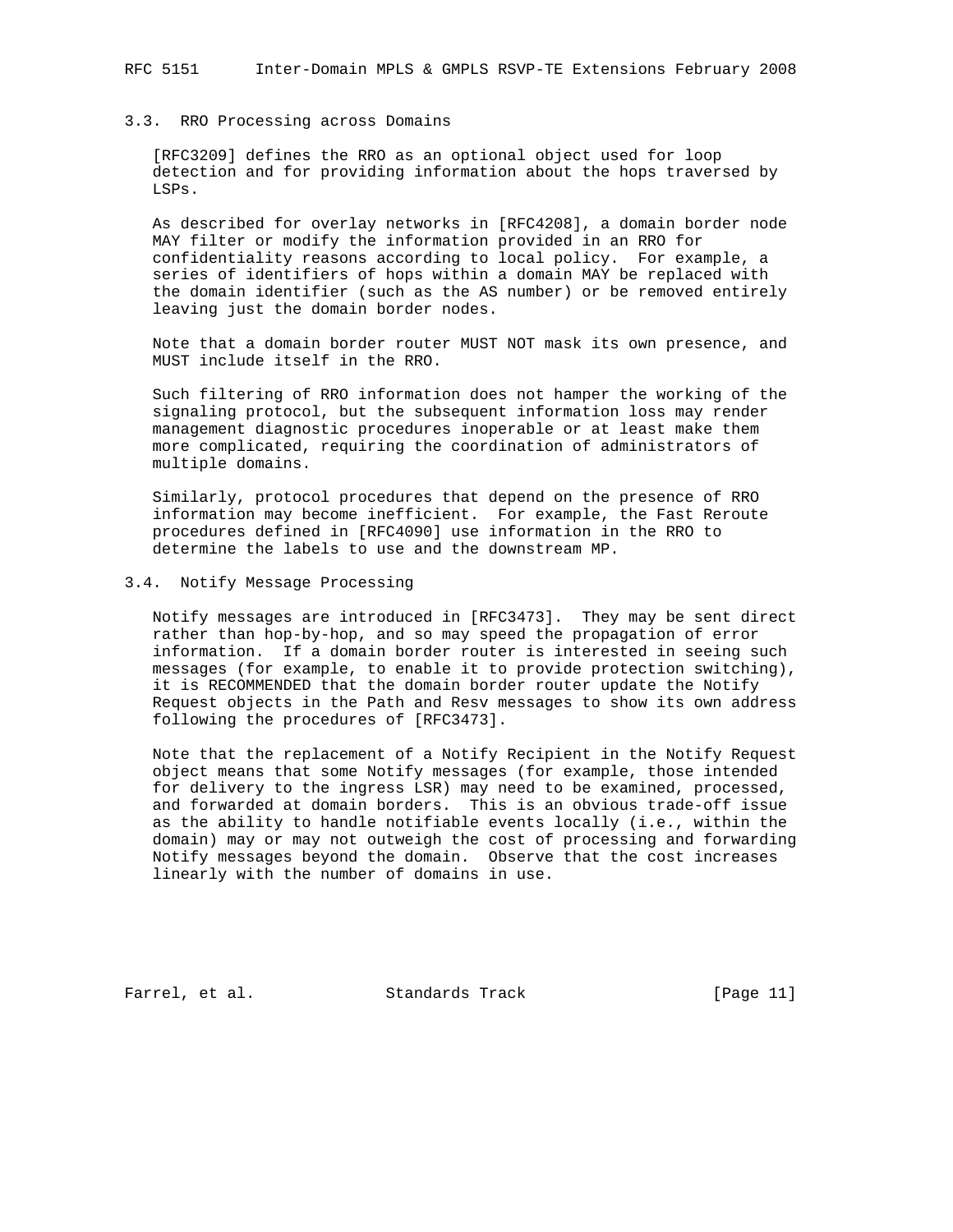Also note that, as described in Section 8, a domain administrator may wish to filter or modify Notify messages that are generated within a domain in order to preserve security or confidentiality of network information. This is most easily achieved if the Notify messages are sent via the domain borders.

4. RSVP-TE Signaling Extensions

 The following RSVP-TE signaling extensions are defined to enable inter-domain LSP setup.

4.1. Control of Choice of Signaling Method

 In many network environments, there may be a network-wide policy that determines which one of the three inter-domain LSP techniques is used. In these cases, no protocol extensions are required.

 However, in environments that support more than one technique, an ingress node may wish to constrain the choice made by domain border nodes for each inter-domain TE LSP that it originates.

 [RFC4420] defines the LSP\_Attributes object that can be used to signal required attributes of an LSP. The Attributes Flags TLV includes Boolean flags that define individual attributes.

 This document defines a new bit in the TLV that can be set by the ingress node of an inter-domain TE LSP to restrict the intermediate nodes to using contiguous signaling:

Contiguous LSP bit (bit number assignment in Section 9.1)

 This flag is set by the ingress node that originates a Path message to set up an inter-domain TE LSP if it requires that the contiguous LSP technique is used. This flag bit is only to be used in the Attributes Flags TLV.

 When a domain border LSR receives a Path message containing this bit set (one), the node MUST NOT perform stitching or nesting in support of the inter-domain TE LSP being set up. When this bit is clear (zero), a domain border LSR MAY perform stitching or nesting according to local policy.

This bit MUST NOT be modified by any transit node.

Farrel, et al. Standards Track [Page 12]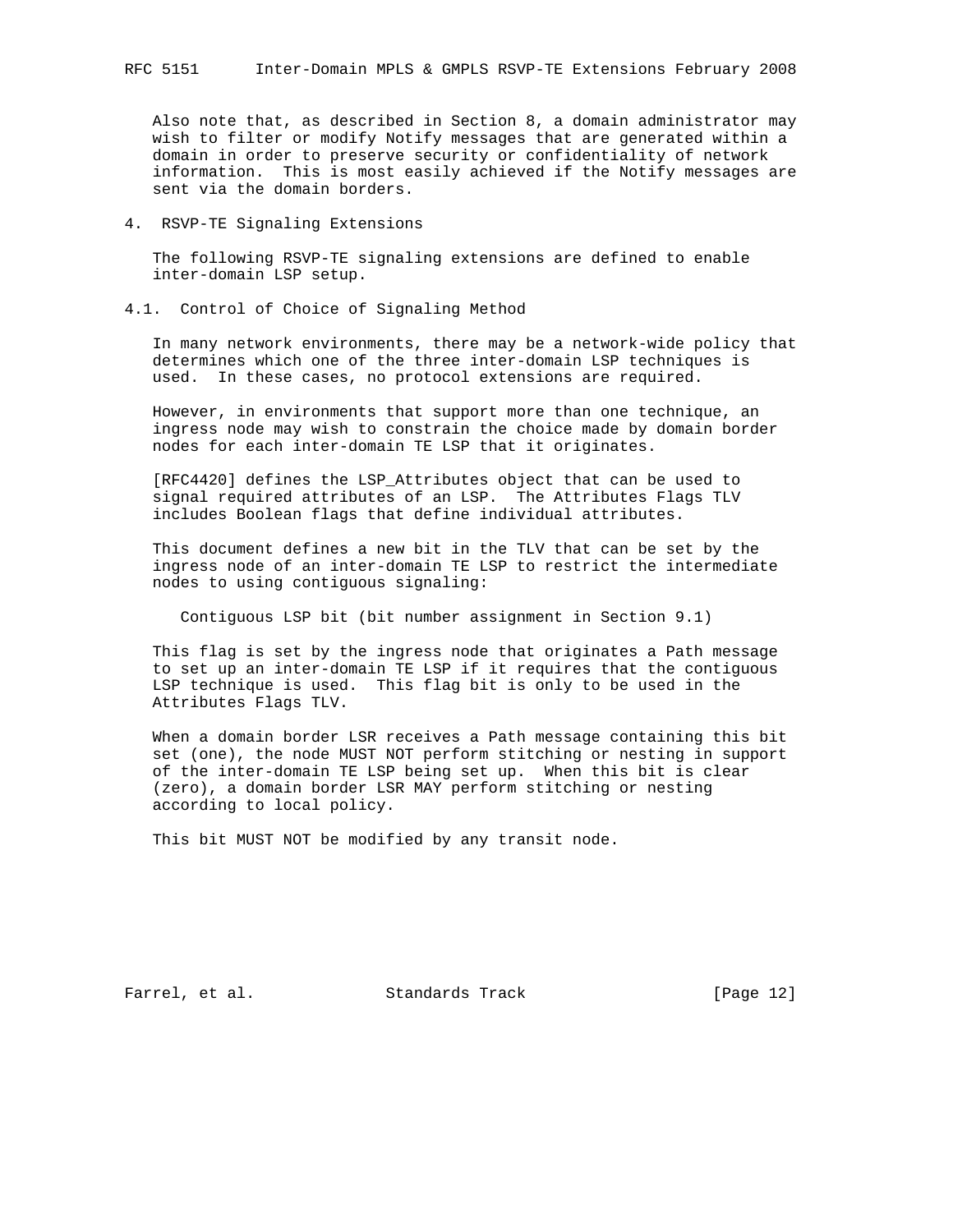An intermediate node that supports the LSP\_Attributes object and the Attributes Flags TLV, and also recognizes the "Contiguous LSP" bit, but cannot support contiguous TE LSPs, MUST send a Path Error message with an error code "Routing Problem"/"Contiguous LSP type not supported" if it receives a Path message with this bit set.

 If an intermediate node receiving a Path message with the "Contiguous LSP" bit set in the Flags field of the LSP\_Attributes, recognizes the object, the TLV, and the bit and also supports the desired contiguous LSP behavior, then it MUST signal a contiguous LSP. If the node is a domain border node, or if the node expands a loose hop in the ERO, it MUST include an RRO Attributes subobject in the RRO of the corresponding Resv message (if such an object is present) with the "Contiguous LSP" bit set to report its behavior.

 Domain border LSRs MUST support and act on the setting of the "Contiguous LSP" flag.

 However, if the intermediate node supports the LSP\_Attributes object but does not recognize the Attributes Flags TLV, or supports the TLV but does not recognize this "Contiguous LSP" bit, then it MUST forward the object unmodified.

 The choice of action by an ingress node that receives a PathErr when requesting the use of a contiguous LSP is out of the scope of this document, but may include the computation of an alternate path.

5. Protection and Recovery of Inter-Domain TE LSPs

 The procedures described in Sections 3 and 4 MUST be applied to all inter-domain TE LSPs, including bypass tunnels, detour LSPs [RFC4090], and segment recovery LSPs [RFC4873]. This means that these LSPs will also be subjected to ERO processing, policies, path computation, etc.

 Note also that the paths for these backup LSPs need to be either pre-configured, computed, and signaled with the protected LSP or computed on-demand at the PLR. Just as with any inter-domain TE LSP, the ERO may comprise strict or loose hops and will depend on the TE visibility of the computation point into the subsequent domain.

 If loose hops are present in the path of the backup LSP, ERO expansion will be required at some point along the path: probably at a domain border node. In order that the backup path remains disjoint from the protected LSP(s) the node performing the ERO expansion must

Farrel, et al. Standards Track [Page 13]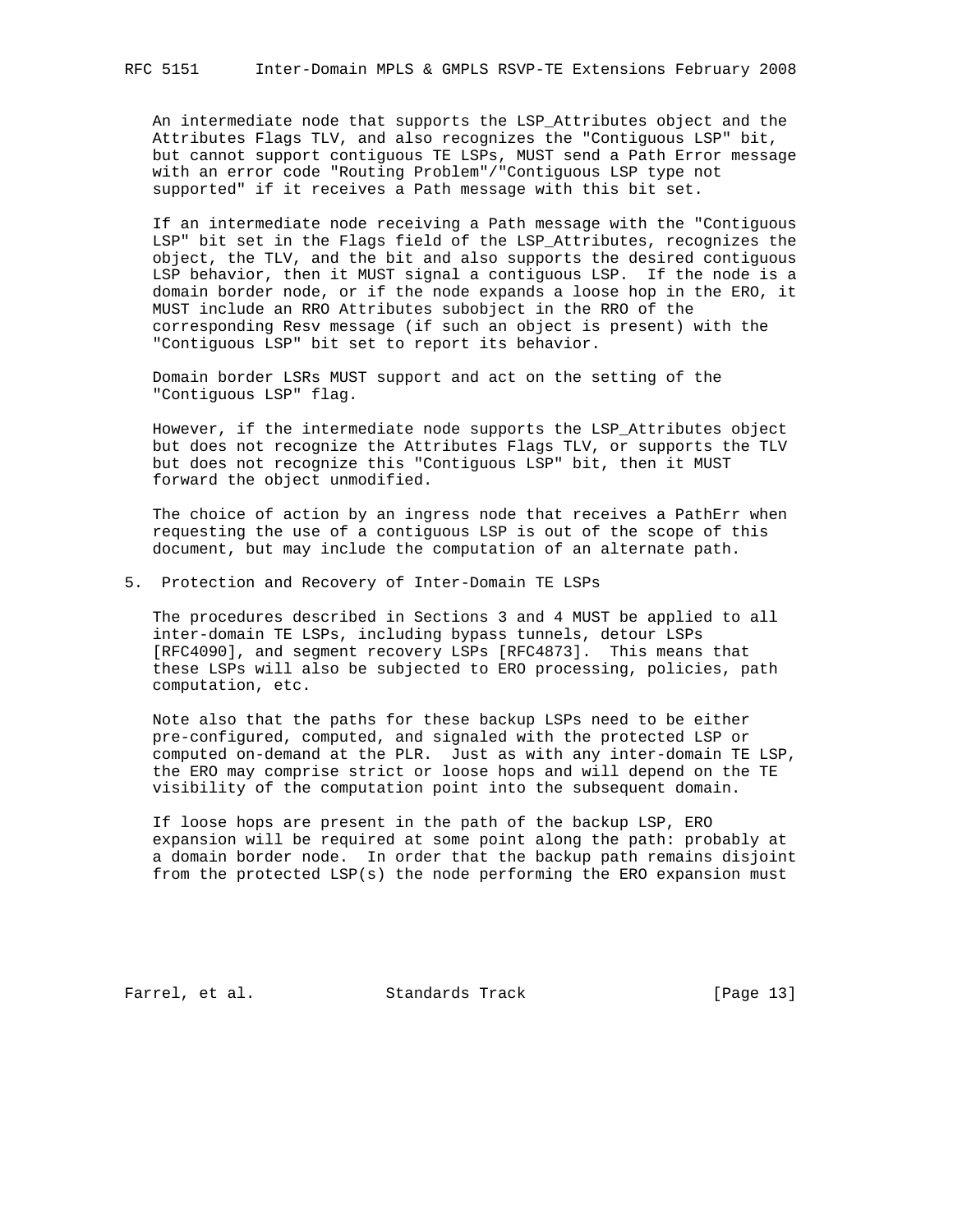be provided with the path of the protected LSPs between the PLR and the MP. This information can be gathered from the RROs of the protected LSPs and is signaled in the DETOUR object for Fast Reroute [RFC4090] and uses route exclusion [RFC4874] for other protection schemes.

5.1. Fast Recovery Support Using MPLS-TE Fast Reroute (FRR)

 [RFC4090] describes two methods for local protection for a packet TE LSP in case of link, Shared Risk Link Group (SRLG), or node failure. This section describes how these mechanisms work with the proposed signaling solutions for inter-domain TE LSP setup.

5.1.1. Failure within a Domain (Link or Node Failure)

 The mode of operation of MPLS-TE Fast Reroute to protect a contiguous, stitched, or nested TE LSP within a domain is identical to the existing procedures described in [RFC4090]. Note that, in the case of nesting or stitching, the end-to-end LSP is automatically protected by the protection operation performed on the H-LSP or stitching segment LSP.

No protocol extensions are required.

5.1.2. Failure of a Link at a Domain Border

 This case arises where two domains are connected by a TE link. In this case, each domain has its own domain border node, and these two nodes are connected by the TE link. An example of this case is where the ASBRs of two ASs are connected by a TE link.

 A contiguous LSP can be backed up using any PLR and MP, but if the LSP uses stitching or nesting in either of the connected domains, the PLR and MP MUST be domain border nodes for those domains. It will be usual to attempt to use the local (connected by the failed link) domain border nodes as the PLR and MP.

 To protect an inter-domain link with MPLS-TE Fast Reroute, a set of backup tunnels must be configured or dynamically computed between the PLR and MP such that they are diversely routed from the protected inter-domain link and the protected inter-domain LSPs.

 Each protected inter-domain LSP using the protected inter-domain TE link must be assigned to an NHOP bypass tunnel that is diverse from the protected LSP. Such an NHOP bypass tunnel can be selected by analyzing the RROs in the Resv messages of the available bypass

Farrel, et al. Standards Track [Page 14]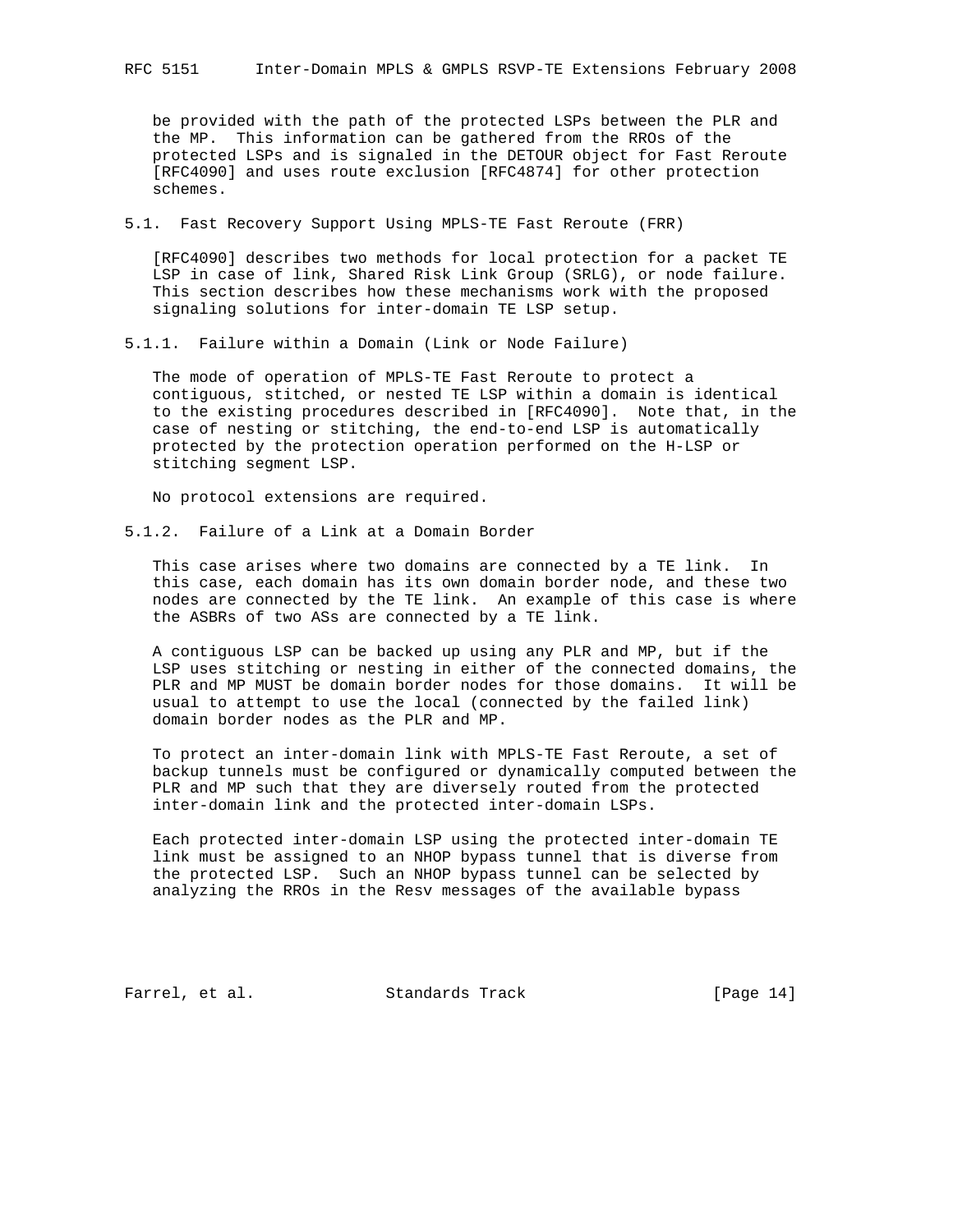tunnels and the protected TE LSP. It may be helpful to this process if the extensions defined in [RFC4561] are used to clearly distinguish nodes and links in the RROs.

5.1.3. Failure of a Border Node

 Two border node failure cases exist. If the domain border falls on a link as described in the previous section, the border node at either end of the link may fail. Alternatively, if the border falls on a border node (as is the case with IGP areas), that single border node may fail.

 It can be seen that if stitching or nesting is used, the failed node will be the start or end (or both) of a stitching segment LSP or H-LSP, in which case protection must be provided to the far end of the stitching segment or H-LSP. Thus, where one of these two techniques is in use, the PLR will be the upstream domain entry point in the case of the failure of the domain exit point, and the MP will be the downstream domain exit point in the case of the failure of the domain entry point. Where the domain border falls at a single domain border node, both cases will apply.

 If the contiguous LSP mechanism is in use, normal selection of the PLR and MP can be applied, and any node within the domains may be used to fill these roles.

 As before, selection of a suitable backup tunnel (in this case, an NNHOP backup) must consider the paths of the backed-up LSPs and the available NNHOP tunnels by examination of their RROs.

 Note that where the PLR is not immediately upstream of the failed node, error propagation time may be delayed unless some mechanism such as [BFD-MPLS] is implemented or unless direct reporting, such as through the GMPLS Notify message [RFC3473], is employed.

5.2. Protection and Recovery of GMPLS LSPs

 [RFC4873] describes GMPLS-based segment recovery. This allows protection against a span failure, a node failure, or failure over any particular portion of a network used by an LSP.

 The domain border failure cases described in Section 5.1 may also occur in GMPLS networks (including packet networks) and can be protected against using segment protection without any additional protocol extensions.

Farrel, et al. Standards Track [Page 15]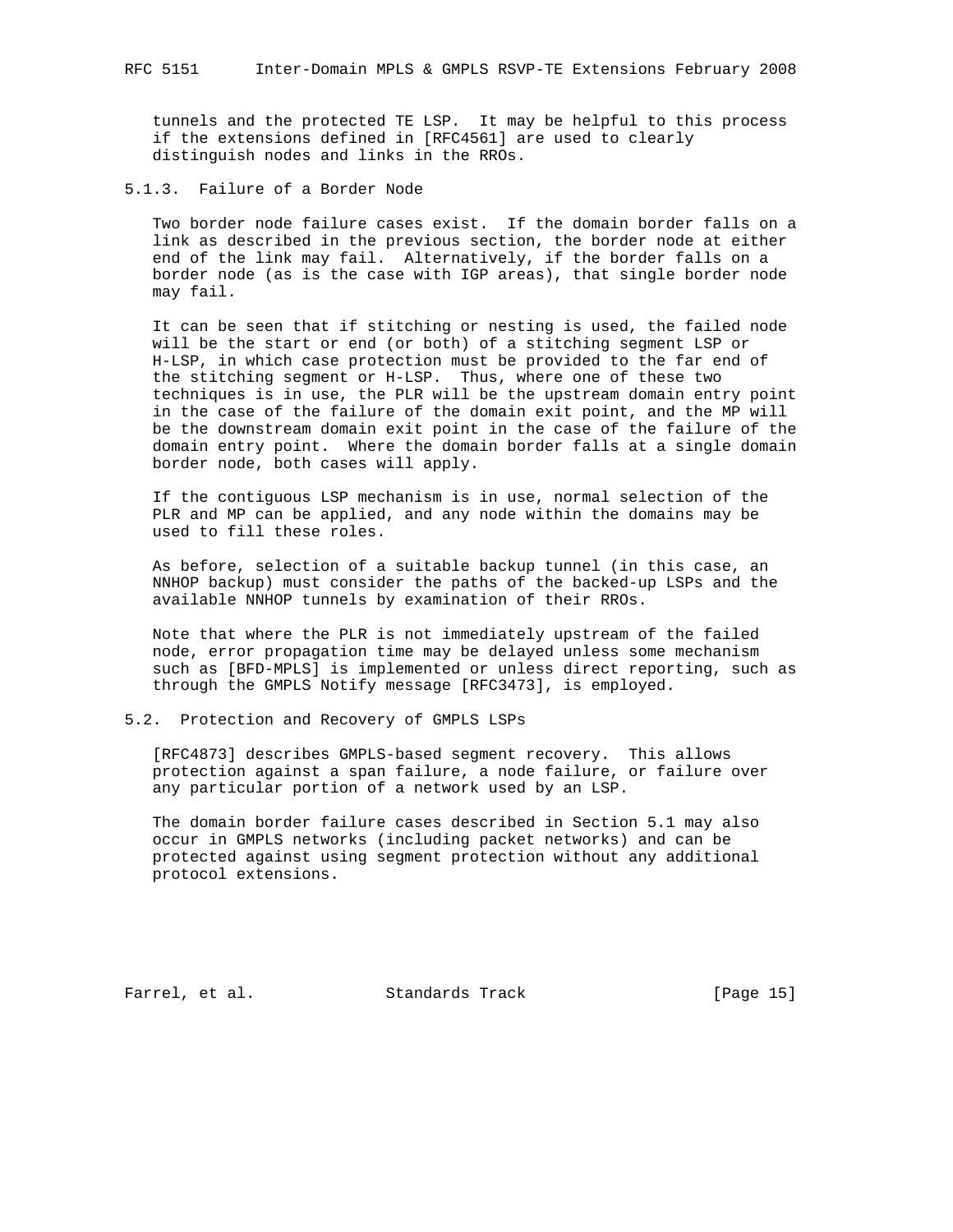Note that if loose hops are used in the construction of the working and protection paths signaled for segment protection, then care is required to keep these paths disjoint. If the paths are signaled incrementally, then route exclusion [RFC4874] may be used to ensure that the paths are disjoint. Otherwise, a coordinated path computation technique such as that offered by cooperating Path Computation Elements [RFC4655] can provide suitable paths.

# 6. Reoptimization of Inter-Domain TE LSPs

 Reoptimization of a TE LSP is the process of moving the LSP from the current path to a more preferred path. This involves the determination of the preferred path and make-before-break signaling procedures [RFC3209] to minimize traffic disruption.

 Reoptimization of an inter-domain TE LSP may require a new path in more than one domain.

 The nature of the inter-domain LSP setup mechanism defines how reoptimization can be applied. If the LSP is contiguous, then the signaling of the make-before-break process MUST be initiated by the ingress node as defined in [RFC3209]. But if the reoptimization is limited to a change in path within one domain (that is, if there is no change to the domain border nodes) and nesting or stitching is in use, the H-LSP or stitching segment may be independently reoptimized within the domain without impacting the end-to-end LSP.

 In all cases, however, the ingress LSR may wish to exert control and coordination over the reoptimization process. For example, a transit domain may be aware of the potential for reoptimization, but not bother because it is not worried by the level of service being provided across the domain. But the cumulative effect on the end-to-end LSP may cause the head-end to worry and trigger an end-to-end reoptimization request (of course, the transit domain may choose to ignore the request).

 Another benefit of end-to-end reoptimization over per-domain reoptimization for non-contiguous inter-domain LSPs is that per-domain reoptimization is restricted to preserve the domain entry and exit points (since to do otherwise would break the LSP!). But end-to-end reoptimization is more flexible and can select new domain border LSRs.

Farrel, et al. Standards Track [Page 16]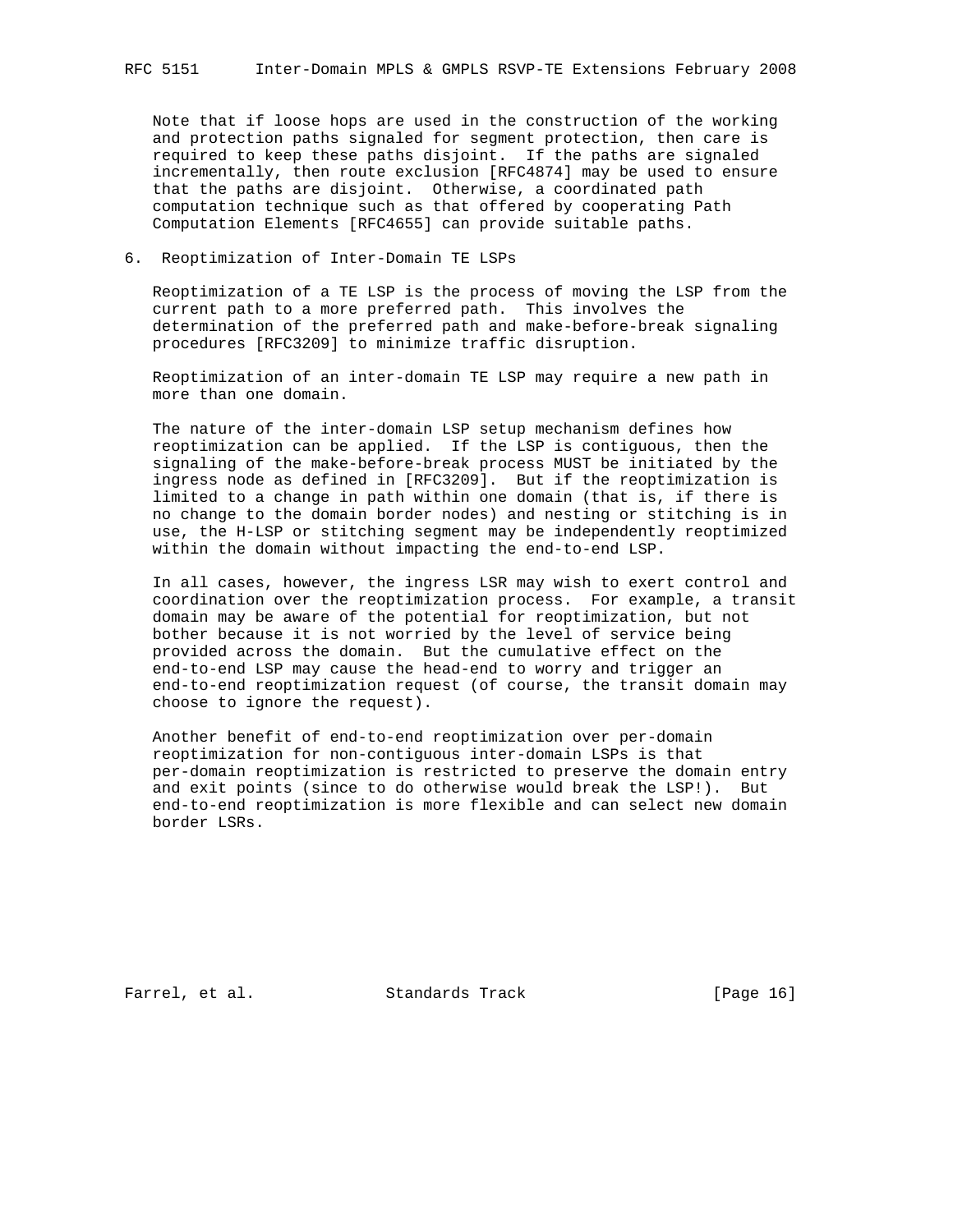There may be different cost-benefit analysis considerations between end-to-end reoptimization and per-domain reoptimization. The greater the number of hops involved in the reoptimization, the higher the risk of traffic disruption. The shorter the segment reoptimized, the lower the chance of making a substantial improvement on the quality of the end-to-end LSP. Administrative policies should be applied in this area with care.

[RFC4736] describes mechanisms that allow:

- The ingress node to request each node with a loose next hop to re-evaluate the current path in order to search for a more optimal path.
- A node with a loose next hop to inform the ingress node that a better path exists.

 These mechanisms SHOULD be used for reoptimization of a contiguous inter-domain TE LSP.

 Note that end-to-end reoptimization may involve a non-local modification that might select new entry / exit points. In this case, we can observe that local reoptimization is more easily and flexibly achieved using nesting or stitching. Further, the "locality principle" (i.e., the idea of keeping information only where it is needed) is best achieved using stitching or nesting. That said, a contiguous LSP can easily be modified to take advantage of local reoptimizations (as defined in [RFC4736]) even if this would require the dissemination of information and the invocation of signaling outside the local domain.

7. Backward Compatibility

 The procedures in this document are backward compatible with existing deployments.

- Ingress LSRs are not required to support the extensions in this document to provision intra-domain LSPs. The default behavior by transit LSRs that receive a Path message that does not have the "Contiguous LSP" bit set in the Attributes Flags TLV of the LSP\_Attributes object or does not even have the object present is to allow all modes of inter-domain TE LSP, so back-level ingress LSRs are able to initiate inter-domain LSPs.
- Transit, non-border LSRs are not required to perform any special processing and will pass the LSP\_Attributes object onwards unmodified according to the rules of [RFC2205]. Thus, back-level transit LSRs are fully supported.

Farrel, et al. Standards Track [Page 17]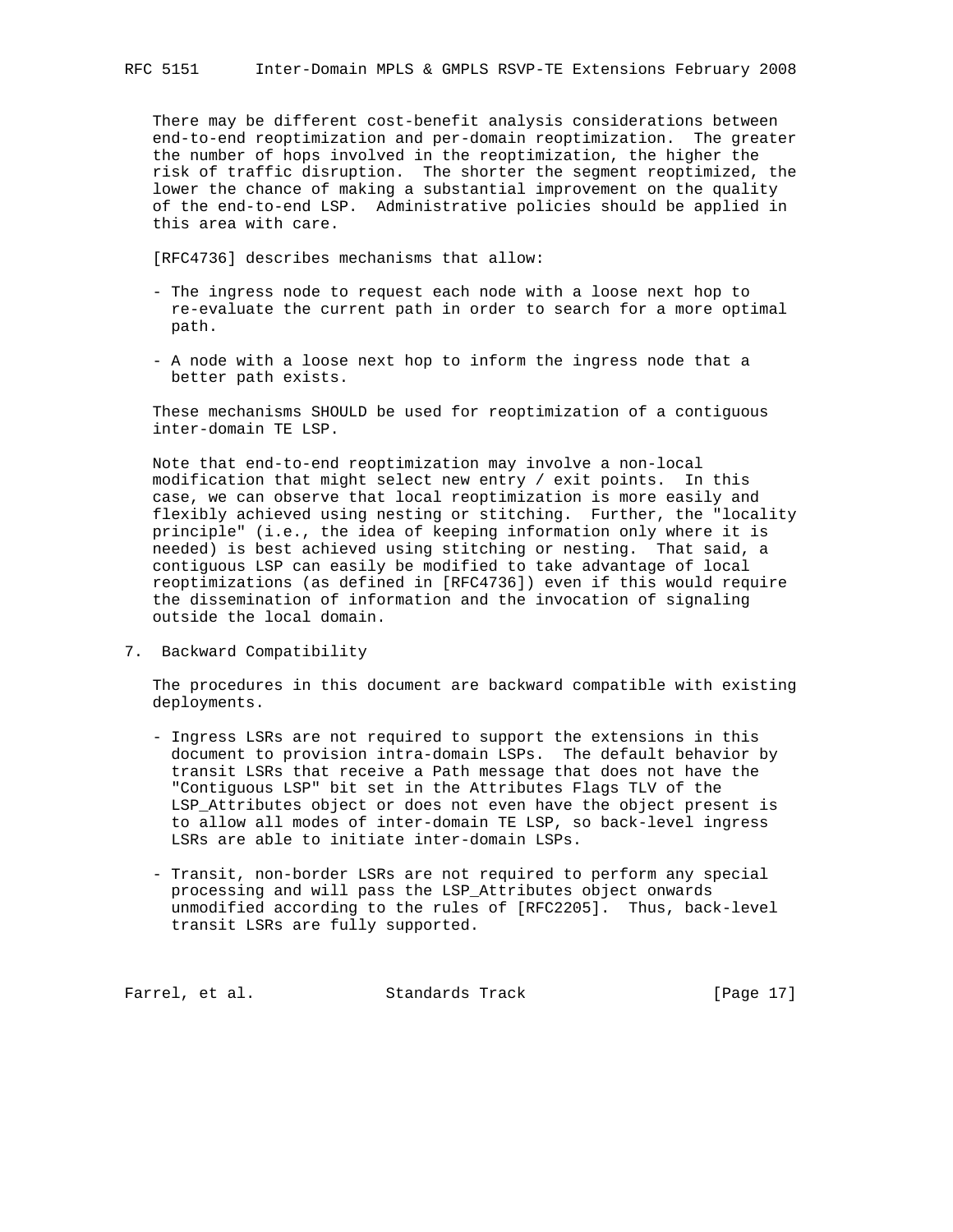- Domain border LSRs will need to be upgraded before inter-domain TE LSPs are allowed. This is because of the need to establish policy, administrative, and security controls before permitting inter-domain LSPs to be signaled across a domain border. Thus, legacy domain border LSRs do not need to be considered.

The RRO additions in this document are fully backward compatible.

8. Security Considerations

 RSVP does not currently provide for automated key management. [RFC4107] states a requirement for mandatory automated key management under certain situations. There is work starting in the IETF to define improved authentication including automated key management for RSVP. Implementations and deployments of RSVP should pay attention to any capabilities and requirements that are outputs from this ongoing work.

 A separate document is being prepared to examine the security aspects of RSVP-TE signaling with special reference to multi-domain scenarios [MPLS-SEC]. [RFC4726] provides an overview of the requirements for security in an MPLS-TE or GMPLS multi-domain environment.

 Before electing to utilize inter-domain signaling for MPLS-TE, the administrators of neighboring domains MUST satisfy themselves as to the existence of a suitable trust relationship between the domains. In the absence of such a relationship, the administrators SHOULD decide not to deploy inter-domain signaling, and SHOULD disable RSVP-TE on any inter-domain interfaces.

 When signaling an inter-domain RSVP-TE LSP, an operator MAY make use of the security features already defined for RSVP-TE [RFC3209]. This may require some coordination between the domains to share the keys (see [RFC2747] and [RFC3097]), and care is required to ensure that the keys are changed sufficiently frequently. Note that this may involve additional synchronization, should the domain border nodes be protected with FRR, since the MP and PLR should also share the key.

 For an inter-domain TE LSP, especially when it traverses different administrative or trust domains, the following mechanisms SHOULD be provided to an operator (also see [RFC4216]):

 1) A way to enforce policies and filters at the domain borders to process the incoming inter-domain TE LSP setup requests (Path messages) based on certain agreed trust and service levels/contracts between domains. Various LSP attributes such as bandwidth, priority, etc. could be part of such a contract.

Farrel, et al. Standards Track [Page 18]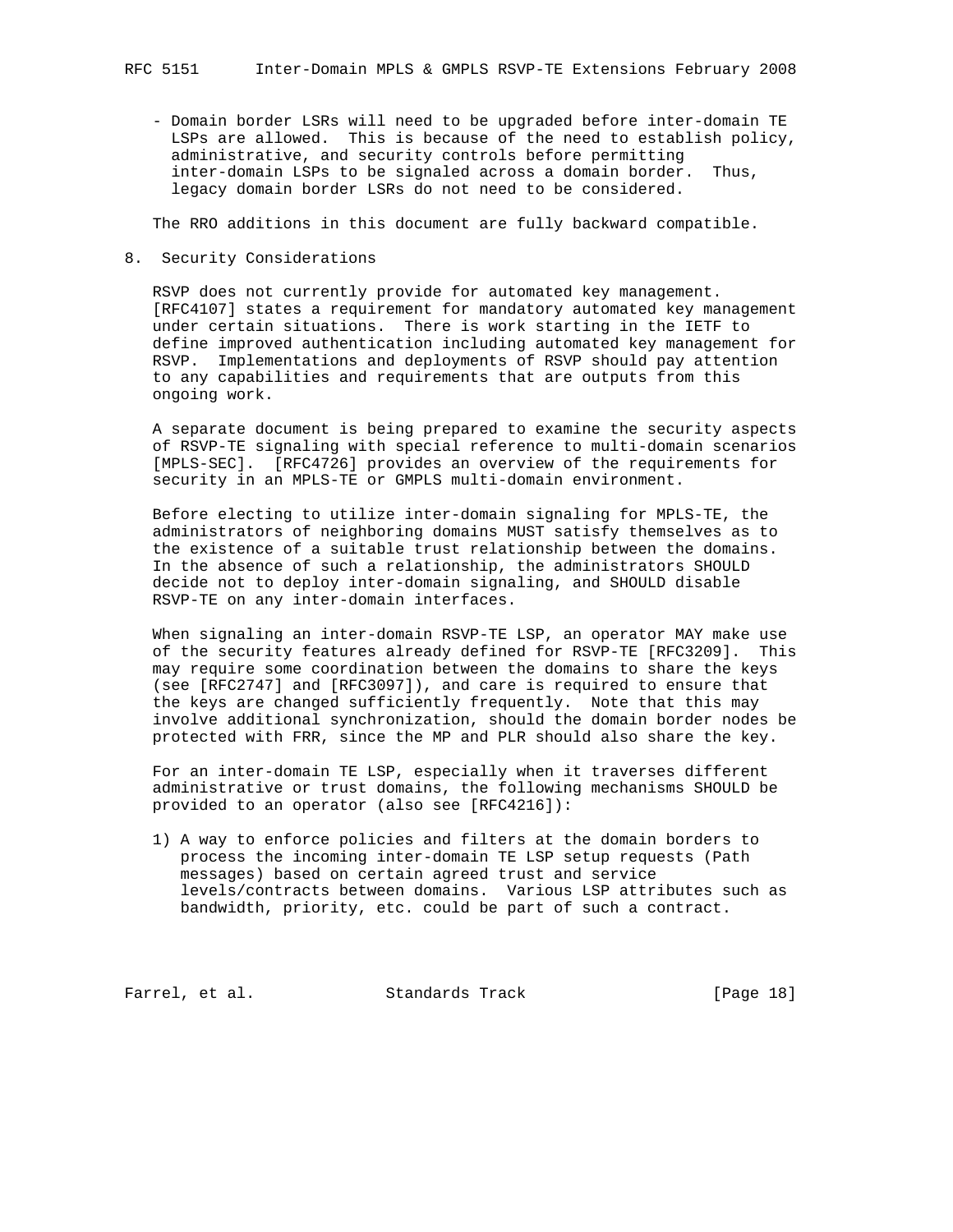- 2) A way for the operator to rate-limit LSP setup requests or error notifications from a particular domain.
- 3) A mechanism to allow policy-based outbound RSVP message processing at the domain border node, which may involve filtering or modification of certain addresses in RSVP objects and messages.

 Additionally, an operator may wish to reduce the signaling interactions between domains to improve security. For example, the operator might not trust the neighboring domain to supply correct or trustable restart information [RFC5063] and might ensure that the availability of restart function is not configured in the Hello message exchange across the domain border. Thus, suitable configuration MUST be provided in an RSVP-TE implementation to enable the operator to control optional protocol features that may be considered a security risk.

Some examples of the policies described above are as follows:

- A) An operator may choose to implement some kind of ERO filtering policy on the domain border node to disallow or ignore hops within the domain from being identified in the ERO of an incoming Path message. That is, the policy is that a node outside the domain cannot specify the path of the LSP inside the domain. The domain border LSR can make implement this policy in one of two ways:
	- It can reject the Path message.
	- It can ignore the hops in the ERO that lie within the domain.
- B) In order to preserve confidentiality of network topology, an operator may choose to disallow recording of hops within the domain in the RRO or may choose to filter out certain recorded RRO addresses at the domain border node.
- C) An operator may require the border node to modify the addresses of certain messages like PathErr or Notify originated from hops within the domain.
- D) In the event of a path computation failure, an operator may require the border node to silently discard the Path message instead of returning a PathErr. This is because a Path message could be interpreted as a network probe, and a PathErr provides information about the network capabilities and policies.

Farrel, et al. Standards Track [Page 19]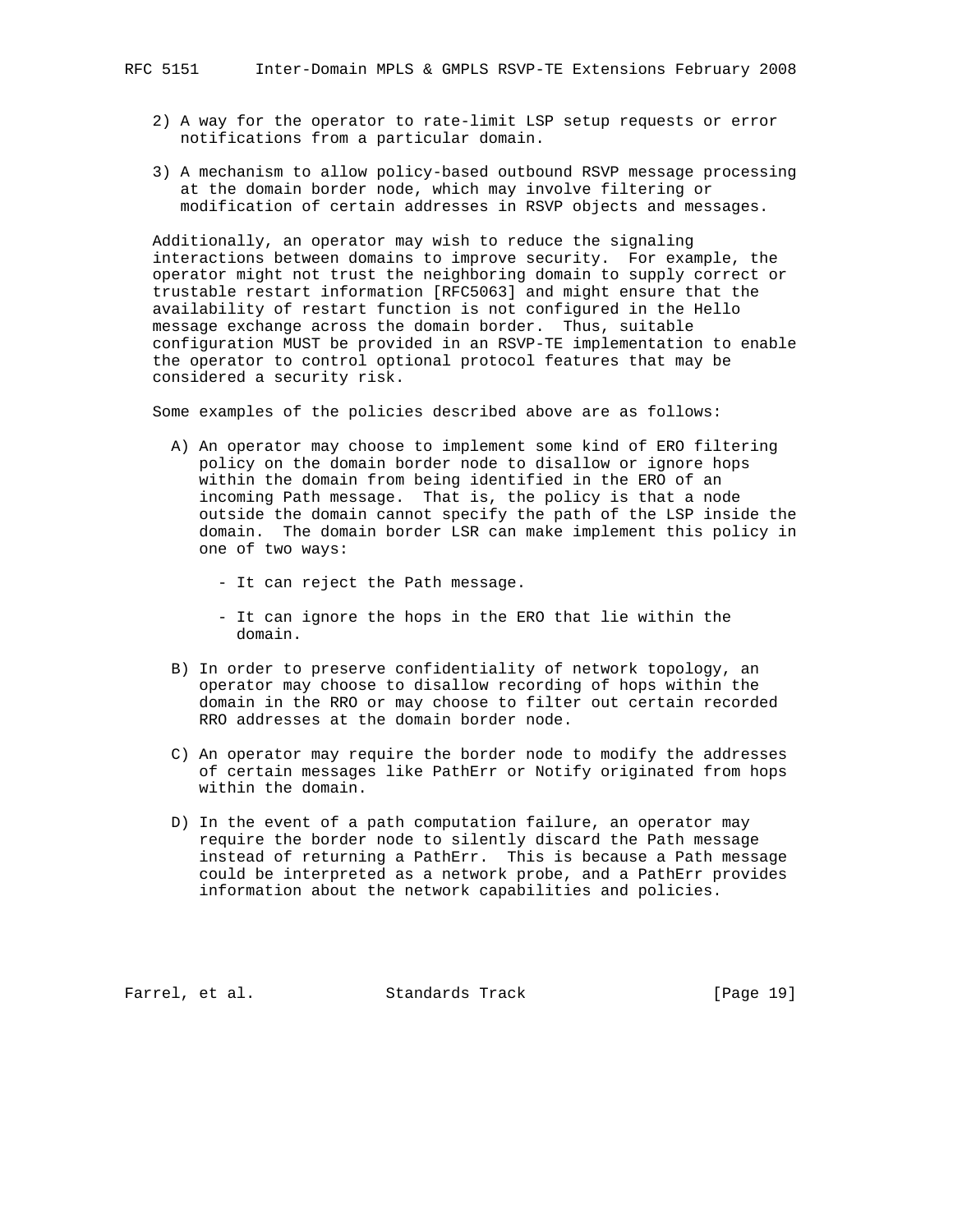Note that the detailed specification of such policies and their implementation are outside the scope of this document.

 Operations, Administration, and Management (OAM) mechanisms including [BFD-MPLS] and [RFC4379] are commonly used to verify the connectivity of end-to-end LSPs and to trace their paths. Where the LSPs are inter-domain LSPs, such OAM techniques MAY require that OAM messages are intercepted or modified at domain borders, or are passed transparently across domains. Further discussion of this topic can be found in [INTERAS-PING] and [MPLS-SEC].

9. IANA Considerations

 IANA has made the codepoint allocations described in the following sections.

9.1. Attribute Flags for LSP\_Attributes Object

 A new bit has been allocated from the "Attributes Flags" sub-registry of the "RSVP TE Parameters" registry.

| Bit<br>No | Name           | Attribute   Path<br>Flags Path   Flags Resv |    |     | RRO   Reference |  |
|-----------|----------------|---------------------------------------------|----|-----|-----------------|--|
|           | Contiquous LSP | Yes                                         | Nο | Yes | [RFC5150]       |  |

### 9.2. New Error Codes

 New RSVP error codes/values have been allocated from the "Error Codes and Globally-Defined Error Value Sub-Codes" sub-registry of the "RSVP Parameters" registry.

 For the existing error code "Policy control failure" (value 2), two new error values have been registered as follows:

 103 = Inter-domain policy failure 104 = Inter-domain explicit route rejected

 For the existing error code "Routing Problem" (value 24), two new error values have been registered as follows:

28 = Contiguous LSP type not supported

29 = ERO conflicts with inter-domain signaling method

Farrel, et al. Standards Track [Page 20]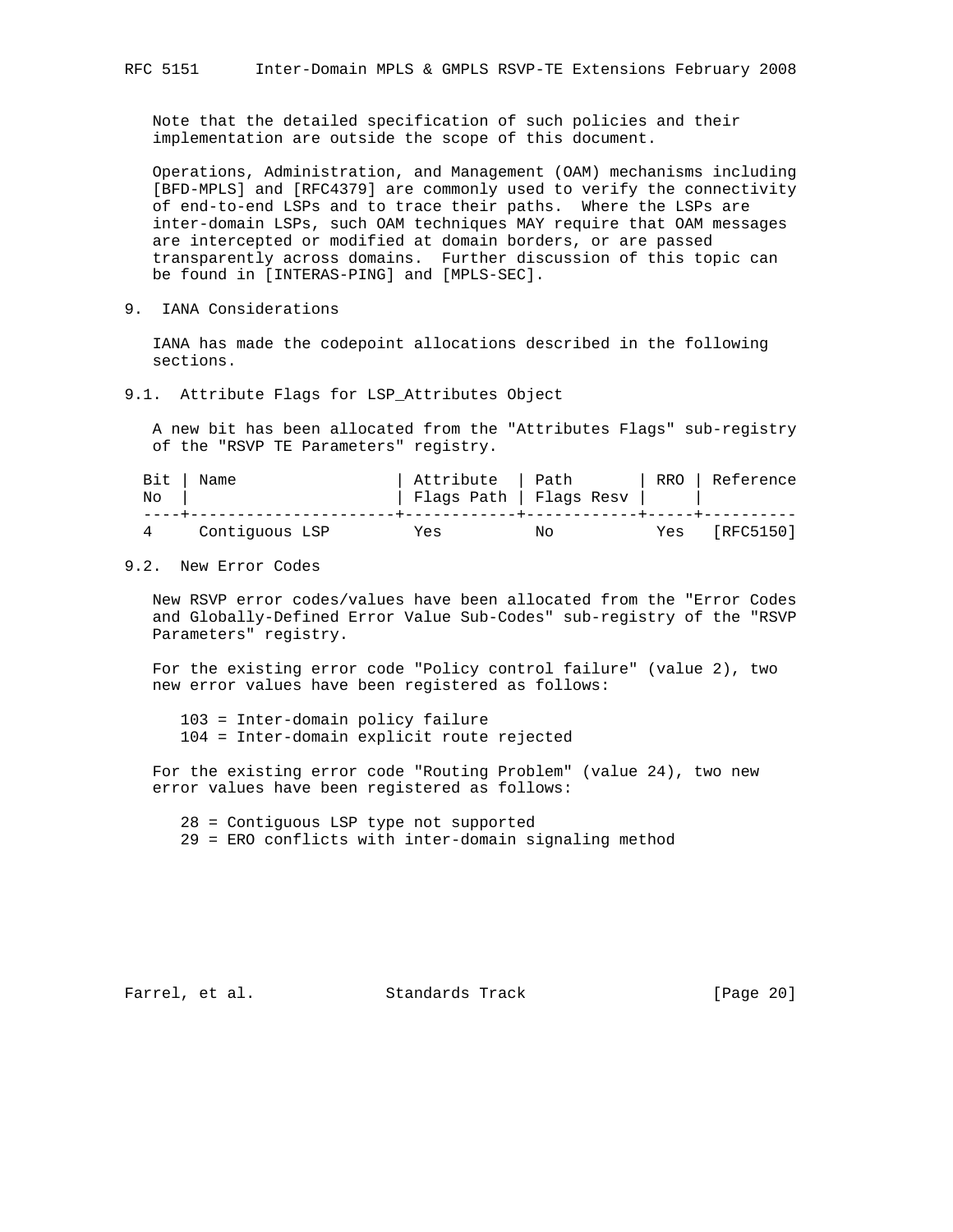# 10. Acknowledgements

 The authors would like to acknowledge the input and helpful comments from Kireeti Kompella on various aspects discussed in the document. Deborah Brungard and Dimitri Papdimitriou provided thorough reviews.

 Thanks to Sam Hartman for detailed discussions of the security considerations.

#### 11. References

- 11.1. Normative References
	- [RFC2119] Bradner, S., "Key words for use in RFCs to Indicate Requirement Levels", BCP 14, RFC 2119, March 1997.
	- [RFC2205] Braden, R., Ed., Zhang, L., Berson, S., Herzog, S., and S. Jamin, "Resource ReSerVation Protocol (RSVP) -- Version 1 Functional Specification", RFC 2205, September 1997.
	- [RFC3209] Awduche, D., Berger, L., Gan, D., Li, T., Srinivasan, V., and G. Swallow, "RSVP-TE: Extensions to RSVP for LSP Tunnels", RFC 3209, December 2001.
	- [RFC3473] Berger, L., Ed., "Generalized Multi-Protocol Label Switching (GMPLS) Signaling Resource ReserVation Protocol-Traffic Engineering (RSVP-TE) Extensions", RFC 3473, January 2003.
	- [RFC4206] Kompella, K. and Y. Rekhter, "Label Switched Paths (LSP) Hierarchy with Generalized Multi-Protocol Label Switching (GMPLS) Traffic Engineering (TE)", RFC 4206, October 2005.
	- [RFC4420] Farrel, A., Ed., Papadimitriou, D., Vasseur, J.-P., and A. Ayyangar, "Encoding of Attributes for Multiprotocol Label Switching (MPLS) Label Switched Path (LSP) Establishment Using Resource ReserVation Protocol-Traffic Engineering (RSVP-TE)", RFC 4420, February 2006.
	- [RFC5150] Ayyangar, A., Kompella, K., and JP. Vasseur, "Label Switched Path Stitching with Generalized Multiprotocol Label Switching Traffic Engineering (GMPLS TE)", RFC 5150, February 2008.

Farrel, et al. Standards Track [Page 21]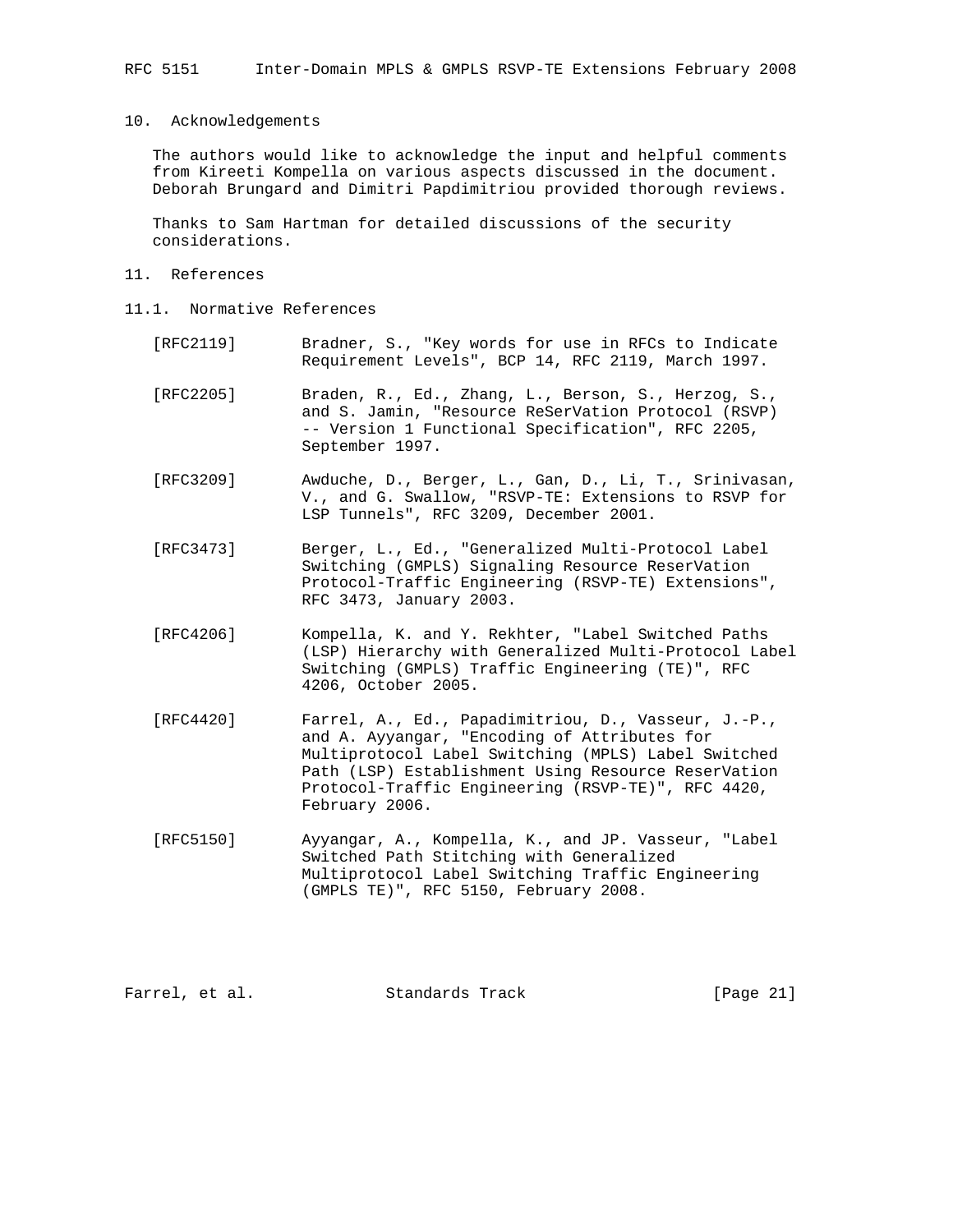RFC 5151 Inter-Domain MPLS & GMPLS RSVP-TE Extensions February 2008

11.2. Informative References

| [RFC2747] | Baker, F., Lindell, B., and M. Talwar, "RSVP     |  |
|-----------|--------------------------------------------------|--|
|           | Cryptographic Authentication", RFC 2747, January |  |
|           | 2000.                                            |  |

- [RFC3097] Braden, R. and L. Zhang, "RSVP Cryptographic Authentication -- Updated Message Type Value", RFC 3097, April 2001.
- [RFC4090] Pan, P., Ed., Swallow, G., Ed., and A. Atlas, Ed., "Fast Reroute Extensions to RSVP-TE for LSP Tunnels", RFC 4090, May 2005.
- [RFC4105] Le Roux, J.-L., Ed., Vasseur, J.-P., Ed., and J. Boyle, Ed., "Requirements for Inter-Area MPLS Traffic Engineering", RFC 4105, June 2005.
- [RFC4107] Bellovin, S. and R. Housley, "Guidelines for Cryptographic Key Management", BCP 107, RFC 4107, June 2005.
- [RFC4208] Swallow, G., Drake, J., Ishimatsu, H., and Y. Rekhter, "Generalized Multiprotocol Label Switching (GMPLS) User-Network Interface (UNI): Resource ReserVation Protocol-Traffic Engineering (RSVP-TE) Support for the Overlay Model", RFC 4208, October 2005.
- [RFC4216] Zhang, R., Ed., and J.-P. Vasseur, Ed., "MPLS Inter- Autonomous System (AS) Traffic Engineering (TE) Requirements", RFC 4216, November 2005.
- [RFC4379] Kompella, K. and G. Swallow, "Detecting Multi- Protocol Label Switched (MPLS) Data Plane Failures", RFC 4379, February 2006.
- [RFC4561] Vasseur, J.-P., Ed., Ali, Z., and S. Sivabalan, "Definition of a Record Route Object (RRO) Node-Id Sub-Object", RFC 4561, June 2006.
- [RFC4655] Farrel, A., Vasseur, J.-P., and J. Ash, "A Path Computation Element (PCE)-Based Architecture", RFC 4655, August 2006.

Farrel, et al. Standards Track [Page 22]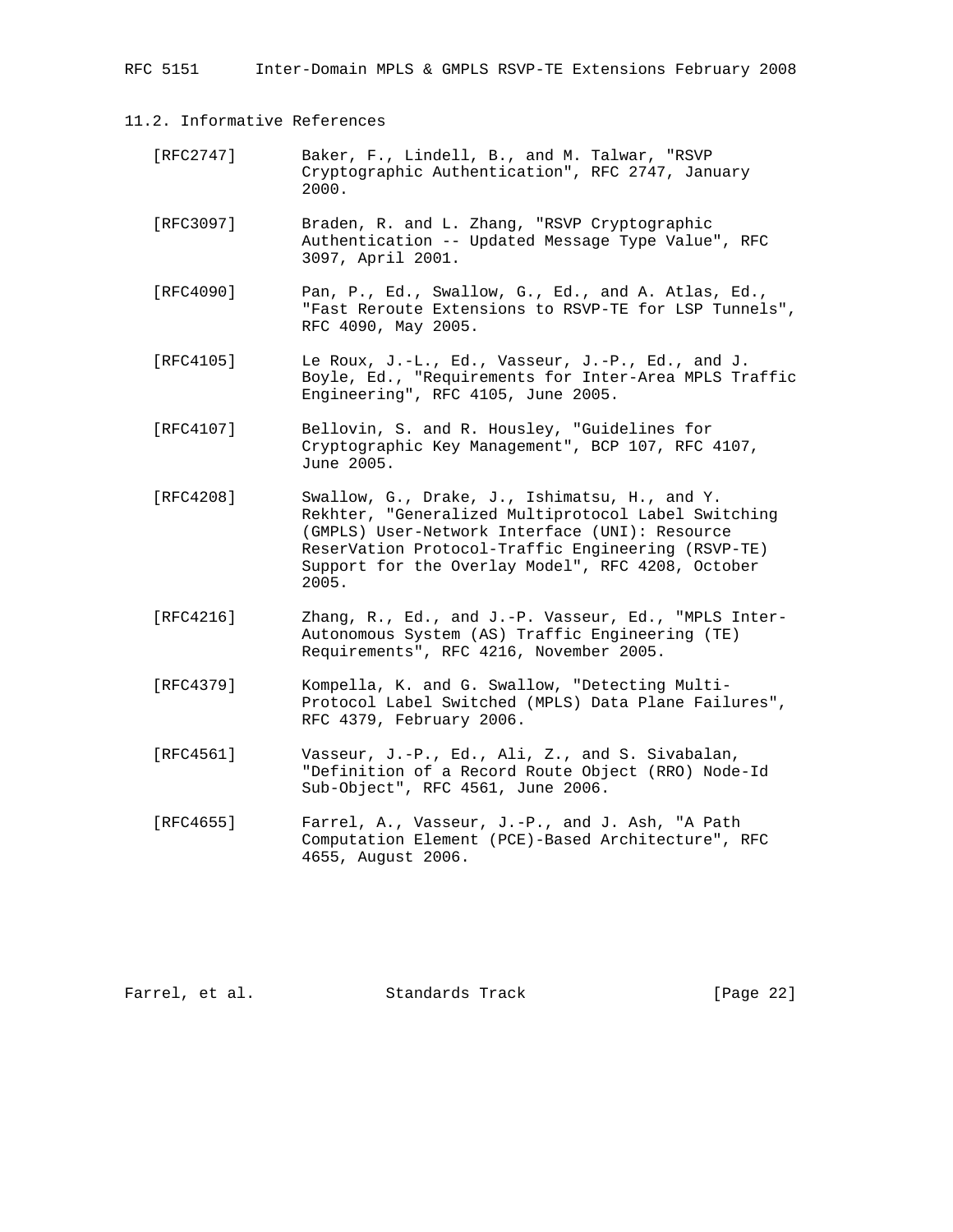| Inter-Domain MPLS & GMPLS RSVP-TE Extensions February 2008<br>RFC 5151 |  |  |  |  |  |  |
|------------------------------------------------------------------------|--|--|--|--|--|--|
|------------------------------------------------------------------------|--|--|--|--|--|--|

- [RFC4726] Farrel, A., Vasseur, J.-P., and A. Ayyangar, "A Framework for Inter-Domain Multiprotocol Label Switching Traffic Engineering", RFC 4726, November 2006.
- [RFC4736] Vasseur, JP., Ed., Ikejiri, Y., and R. Zhang, "Reoptimization of Multiprotocol Label Switching (MPLS) Traffic Engineering (TE) Loosely Routed Label Switched Path (LSP)", RFC 4736, November 2006.
- [RFC4873] Berger, L., Bryskin, I., Papadimitriou, D., and A. Farrel, "GMPLS Segment Recovery", RFC 4873, May 2007.
- [RFC4874] Lee, CY., Farrel, A., and S. De Cnodder, "Exclude Routes - Extension to Resource ReserVation Protocol- Traffic Engineering (RSVP-TE)", RFC 4874, April 2007.
- [RFC4920] Farrel, A., Ed., Satyanarayana, A., Iwata, A., Fujita, N., and G. Ash, "Crankback Signaling Extensions for MPLS and GMPLS RSVP-TE", RFC 4920, July 2007.
- [BFD-MPLS] Aggarwal, R., Kompella, K., Nadeau, T., and G. Swallow, "BFD For MPLS LSPs", Work in Progress, February 2005.
- [INTERAS-PING] Nadeau, T. and G. Swallow, "Detecting MPLS Data Plane Failures in Inter-AS and inter-provider Scenarios", Work in Progress, October 2006.
- [RFC5152] Vasseur, JP., Ed., Ayyangar, A., Ed., and R. Zhang, "A Per-Domain Path Computation Method for Establishing Inter-Domain Traffic Engineering (TE) Label Switched Paths (LSPs)", RFC 5152, February 2008.
- [MPLS-SEC] Fang, L., Ed., Behringer, M., Callon, R., Le Roux, J. L., Zhang, R., Knight, P., Stein, Y., Bitar, N., and R. Graveman., "Security Framework for MPLS and GMPLS Networks", Work in Progress, July 2007.
- [RFC5063] Satyanarayana, A., Ed., and R. Rahman, Ed., "Extensions to GMPLS Resource Reservation Protocol (RSVP) Graceful Restart", RFC 5063, October 2007.

Farrel, et al. Standards Track [Page 23]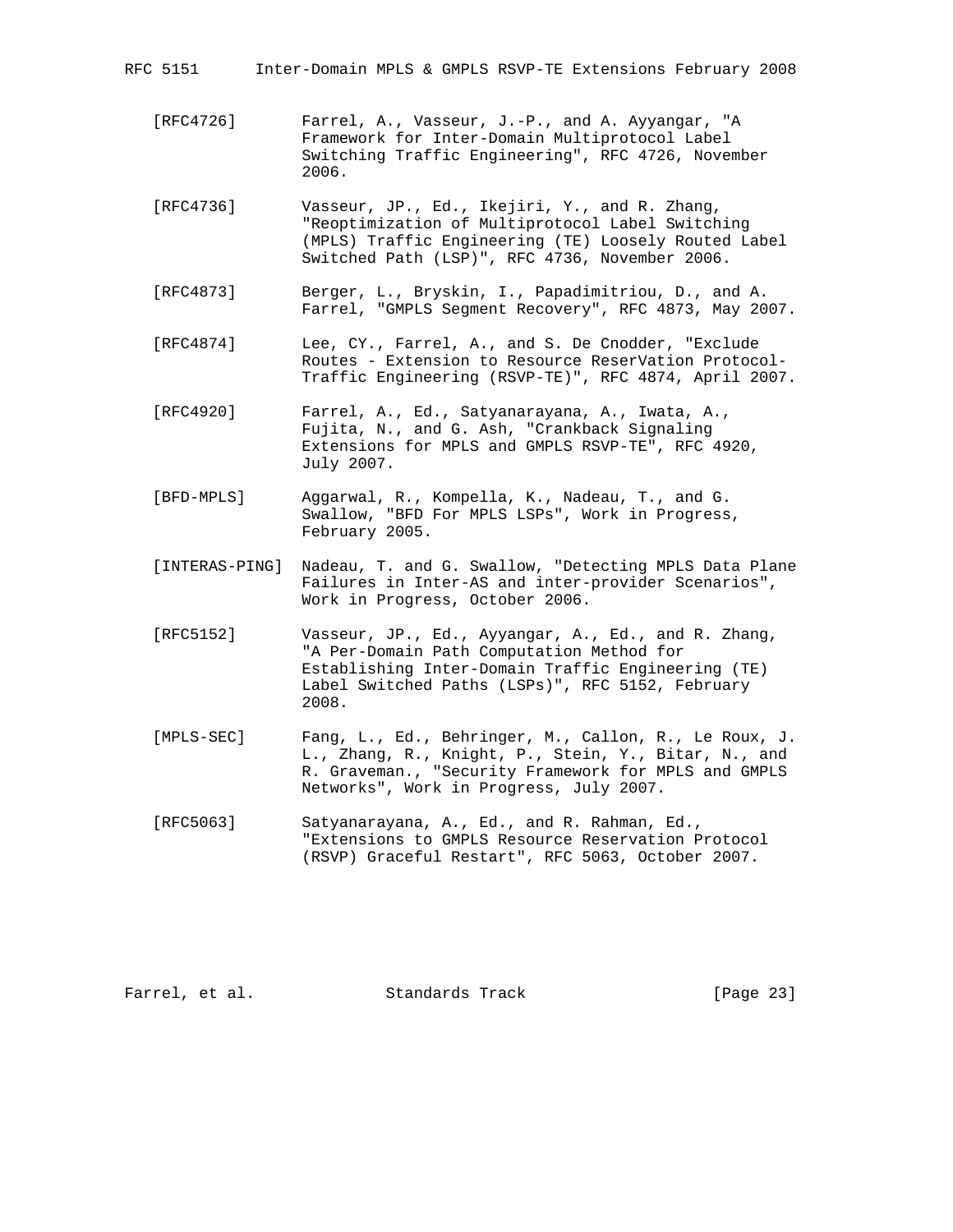Authors' Addresses

 Adrian Farrel Old Dog Consulting

EMail: adrian@olddog.co.uk

 Arthi Ayyangar Juniper Networks 1194 N. Mathilda Avenue Sunnyvale, CA 94089 USA

EMail: arthi@juniper.net

 Jean Philippe Vasseur Cisco Systems, Inc. 300 Beaver Brook Road Boxborough , MA - 01719 USA

EMail: jpv@cisco.com

Farrel, et al. Standards Track [Page 24]